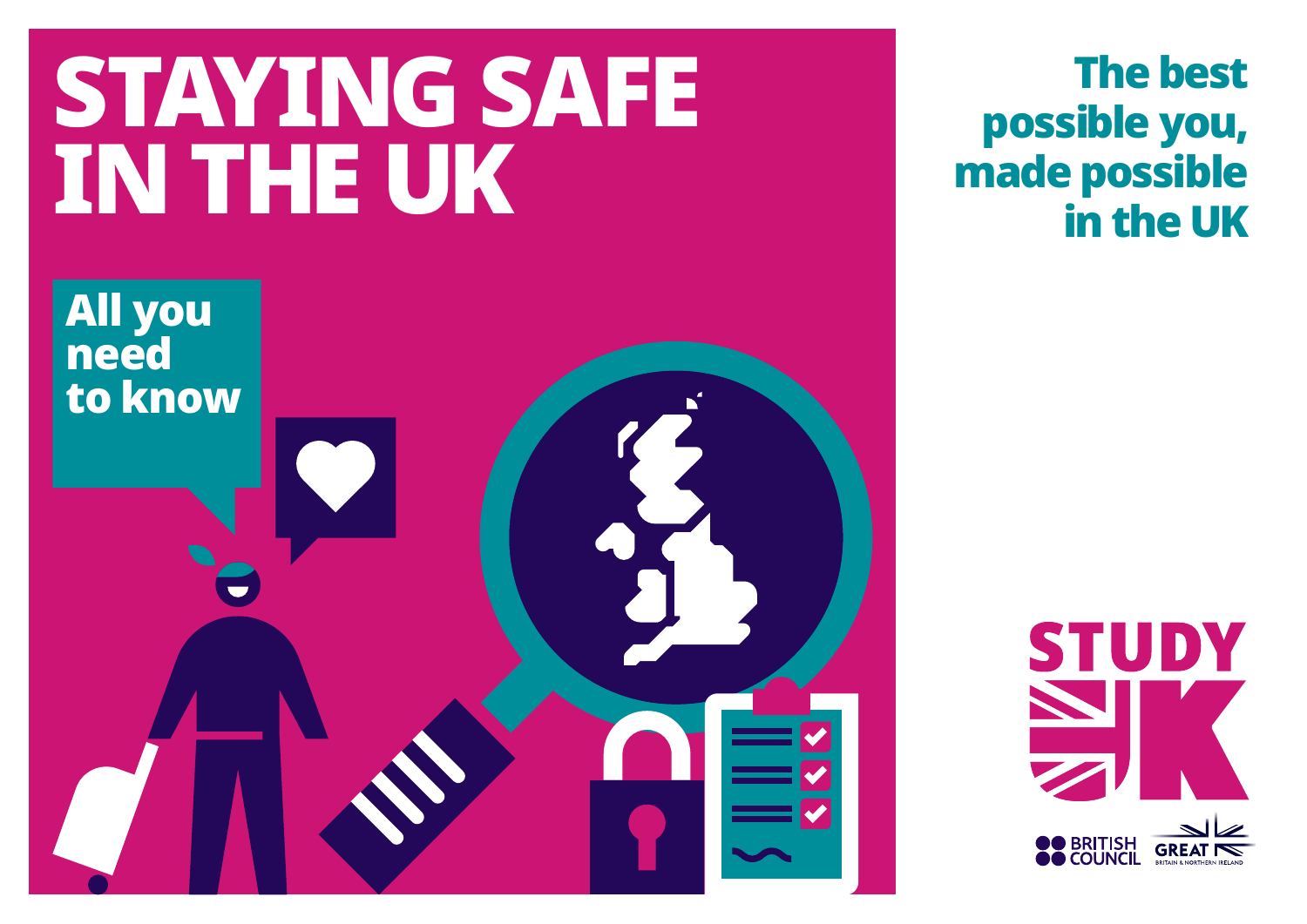### Staying safe in the UK CONTENTS

- 3. Welcome to the UK
- 4. Wellbeing<br>6. Arriving in
- 6. Arriving in the UK
- Meet the police
- 10. Protecting your identity
- 11. Taking out insurance
- 12. Frauds and scams
- 13. Taking care of your money gambling<br>14. Looking after your belongings
- 14. Looking after your belongings<br>15. Finding private accommodation
- **Finding private accommodation**
- 17. Safety at home<br>21. Safety on the st
- 21. Safety on the streets<br>23. Using public transpor
- 23. Using public transport<br>24. Using taxis
- 24. Using taxis<br>26. Driving in th
- 26. Driving in the UK<br>28. Cycling in the UK
- 28. Cycling in the UK<br>29. Laws in the UK
- 29. Laws in the UK<br>30. Powers of arres
- 30. Powers of arrest
- 31. Discrimination and harassment<br>32. Hate crime
- 32. Hate crime<br>33. Useful help
- Useful helplines and websites

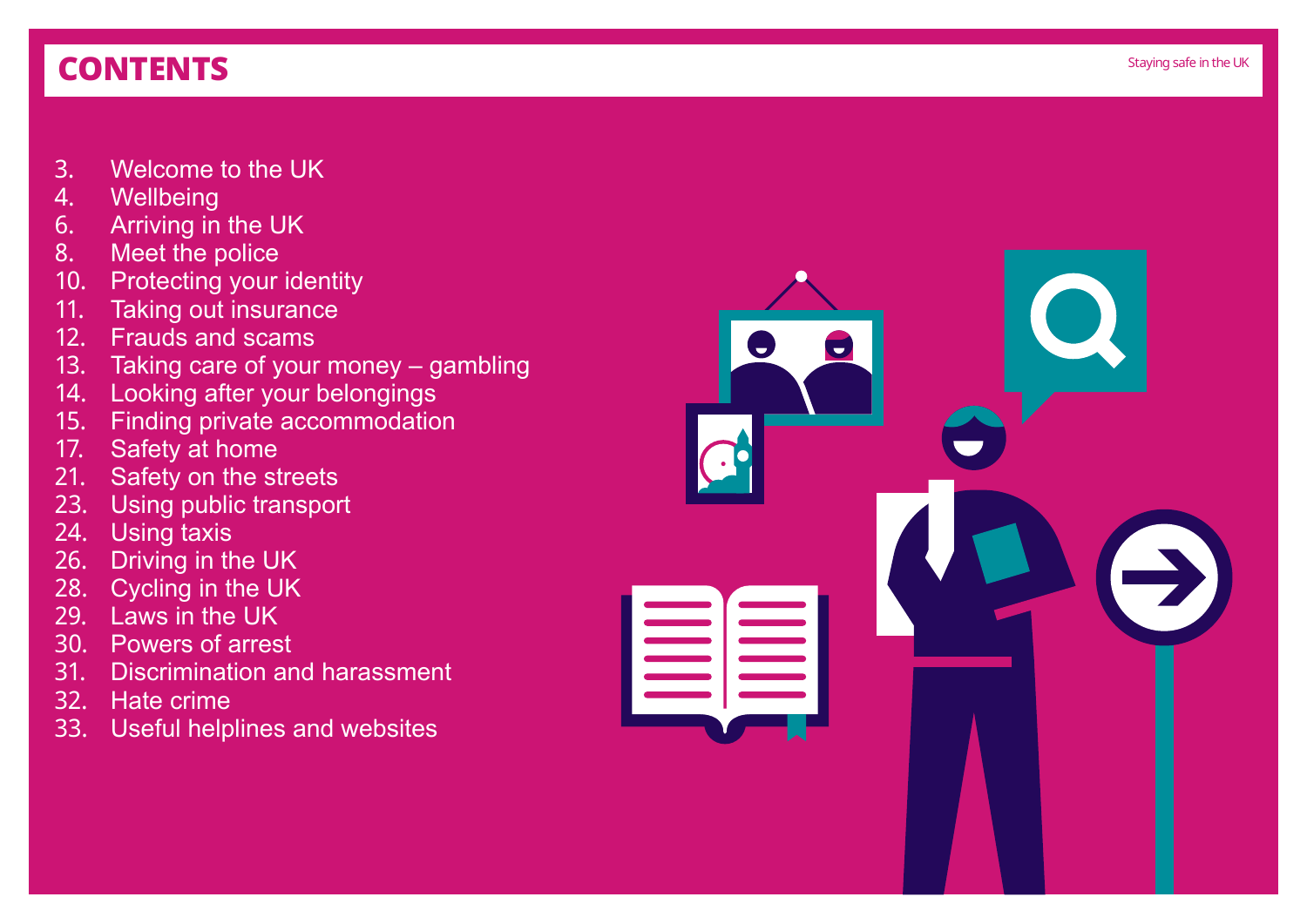For many of you this may be your first time living away from home in an unfamiliar country. This guide is designed to help you prepare for your stay here and give you practical advice about living and studying in the UK.

Safety and security issues are very important, not just when you first arrive but throughout your stay, so please refer to the advice given here, even when you're more familiar with life in the UK.

This guide highlights some of the health, safety and security issues you may need tobe aware of, offers sensible advice, and lists organisations to contact if you or someone you know needs help or support.

Whatever the problem, you're never alone. You can always ask staff at your college, university or school for help in confidence. There are also many organisations who have staff who are trained to offer advice and support to those who are experiencing any personal problems.

Just as you would do in your home country, it is important to be aware of measures you can take to keep yourself safe. The suggestions in this guide can help you adopt sensible strategies intended to minimise the possibility of you becoming a victim.

A lot of the advice we offer here may seem like common sense, but it can make a real difference in keeping you, your family if they are here with you, your accommodation and your belongings safe and secure.

We want you to feel happy and at home, and everyone involved – the British Council, the National Union of Students, and the police – is working together to exchange knowledge, keep up to date with crime trends, legislation and other safety issues to assist you to settle into life in the UK.

Staff at your institution take their duty of care very seriously and they are here to help you take care of yourself and settle happily into your local community, and usually they, community police officers or campus security staff will give you practical advice about health, safety and security.

International students have recently indicated how important their integration into the domestic student community is to enhance the overall perception of the UK. They say it has helped them to learn local behaviours and how to be more vigilant about their surroundings and ensured a real sense of self-awareness.

By taking note of the suggestions offered in any safety talk provided by your institution when you first arrive, and by referring to sections of this guide during your entire stay (and insuring your belongings when you first arrive and registering with a doctor), we hope that you will keep safe and secure, and free to enjoy your studies and stay in the UK.

#### Helen Clews

British Council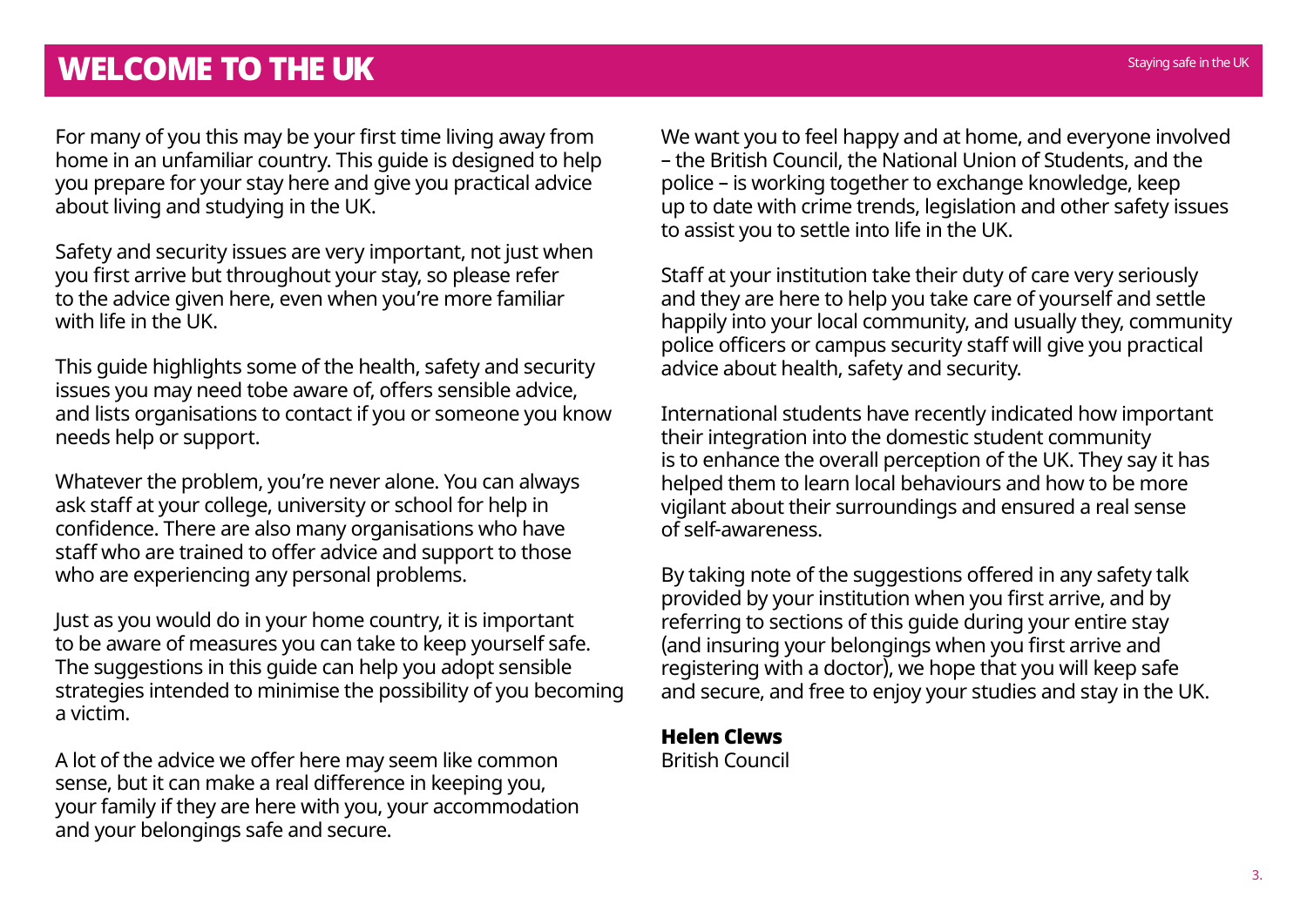### WELLBEING Staying safe in the UK and the UK and the UK and the UK and the UK and the UK and the UK and the UK

Universities have student wellbeing at their heart and there are many places you can turn to for help and advice while you are in the UK. Whatever the problem, you're never alone. You can always ask staff at your college, university or school for help in confidence.

First, it is best to contact someone at your university. This could be a tutor, lecturer or supervisor, or it could be your institution's Student Welfare Service. You can also approach your university's student union, international office, accommodation support officer or student health centre. University welfare services are all available online.

A counsellor and manager of Student Wellbeing Services at the University of Plymouth answers some questions in an interview on how counsellors support students in UK universities available at this link: [https://www.britishcouncil.org/education/](https://www.britishcouncil.org/education/he-science/prepare-study-uk) [he-science/prepare-study-uk](https://www.britishcouncil.org/education/he-science/prepare-study-uk)

There are many organisations who have staff who are trained to offer advice and support to those who are experiencing personal problems:

- Student Minds offers advice on dealing with a wide range of student mental health issues. Their website has a directory of places where students can get free counselling near where they live: <https://www.studentminds.org.uk/>
- Nightline is a late-night confidential listening service which offers anonymous, non-judgmental, non-directive and non-advisory support run by students, for students: <https://www.nightline.ac.uk/>
- Student Space, led by Student Minds, is a service that helps students to find the support that they need during the Covid-19 pandemic, featuring trusted information, online tools and resources to support students wherever they are with their wellbeing and studies: <https://studentspace.org.uk/>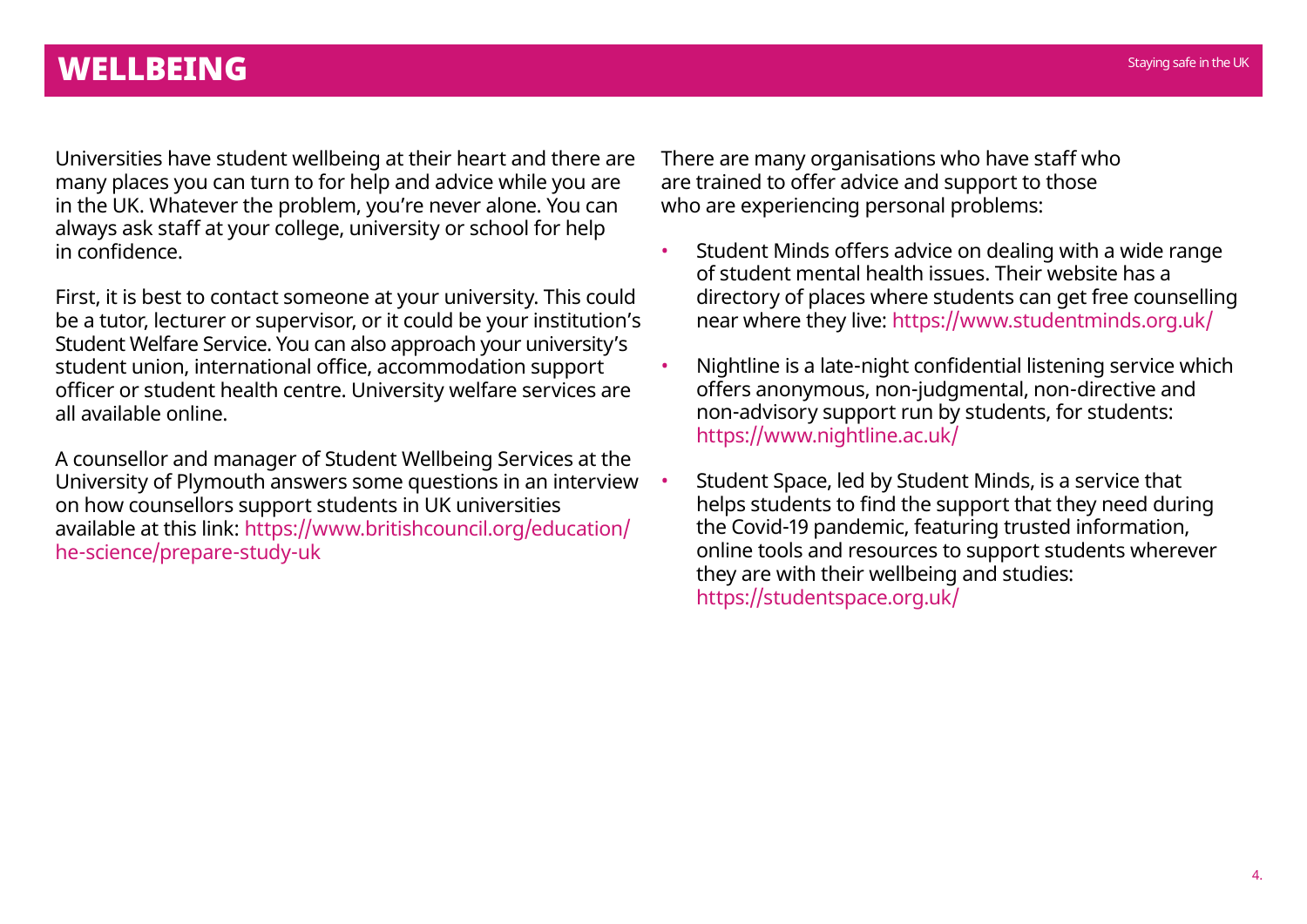### WELLBEING Staying safe in the UK

- You can contact the Samaritans online at https://www.samaritans.org or call 116 123 FREE anytime, from any phone, 24 hours a day, 365 days a year. If you prefer to write down how you are feeling, or if you are worried about being overheard on the phone, you can email Samaritans at jo@samaritans.org, or if you would prefer to text +44 (0)7725 909090 a crisis counsellor will text you back.
- You can also contact the Papyrus HOPELineUK. It also gives confidential suicide prevention advice and support to young people and others worried about them. Call +44 (0)800 068 4141 or text +44 (0)7786 209697
- Students Against Depression is a website for students who are feeling depressed, have a low mood or are having suicidal thoughts: [www.studentsagainstdepression.org](http://www.studentsagainstdepression.org)
- The Sanctuary helps people who are struggling to cope, experiencing depression, anxiety, panic attacks or in crisis. You can call +44 (0)300 003 7029 between 20.00 and 06.00 every night.

Always remember that your mental health takes priority over your academic studies, and you should prioritise your wellbeing first and foremost.

**Don't suffer in silence, always reach out if you need support.** 

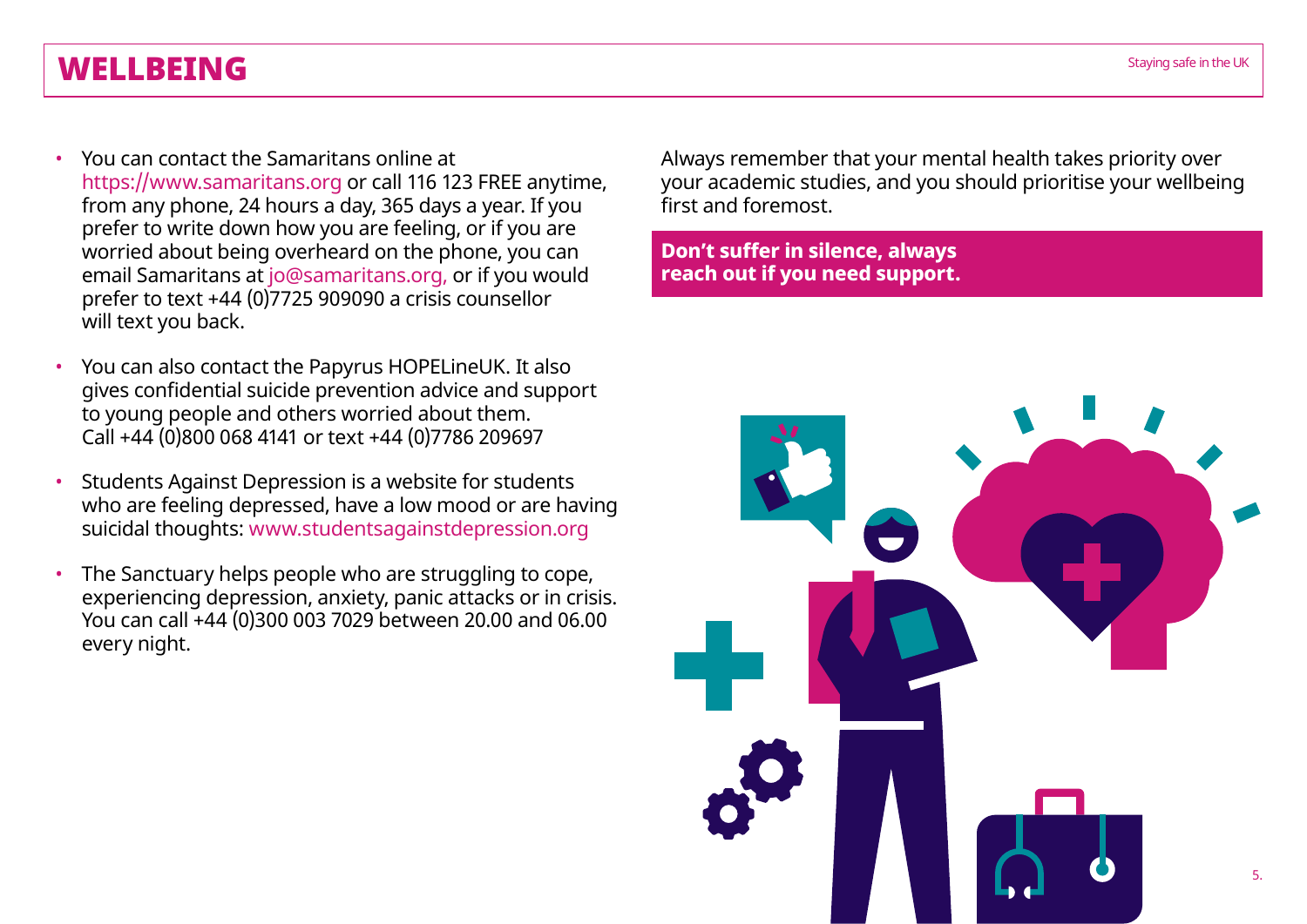We know how daunting moving to another country can be, and we want to reassure you that universities work very hard to ensure that you know what to expect before you travel to the UK and are welcomed and supported on arrival.

Remember to keep checking the latest travel advice and stay in touch with your university as you make your travel plans. Due to Covid-19, there may be measures in place you need to follow before and after arrival. This guidance may vary depending on whether you are arriving into England, Scotland, Wales or Northern Ireland, so check the latest advice for the part of the UK you are travelling to.

Visit the UK government website for the latest information on entering the UK:<https://www.gov.uk/uk-border-control>

Visit the Study UK Covid-19 FAQs for the latest information related to Covid-19 and international students <https://study-uk.britishcouncil.org/moving-uk/coronavirus/faqs>

#### Tips for arrival

In the process of arriving in any new country, it can be easy to get distracted and misplace things, especially as you get on and off planes, trains and coaches. Here are some practical reminders to help you when you first arrive in the UK.

• Take special care of your passport, travel documents and tickets and keep them with you in a safe place. Before you travel, take a photocopy of all the pages of your passport (including the front and back covers) showing your details (name, photograph, passport number and its date and place of issue) and all the pages that have any entry clearances or immigration stamps on them, and pack this separately from your passport. If you lose your passport or it is stolen, contact the police and inform your Embassy immediately.

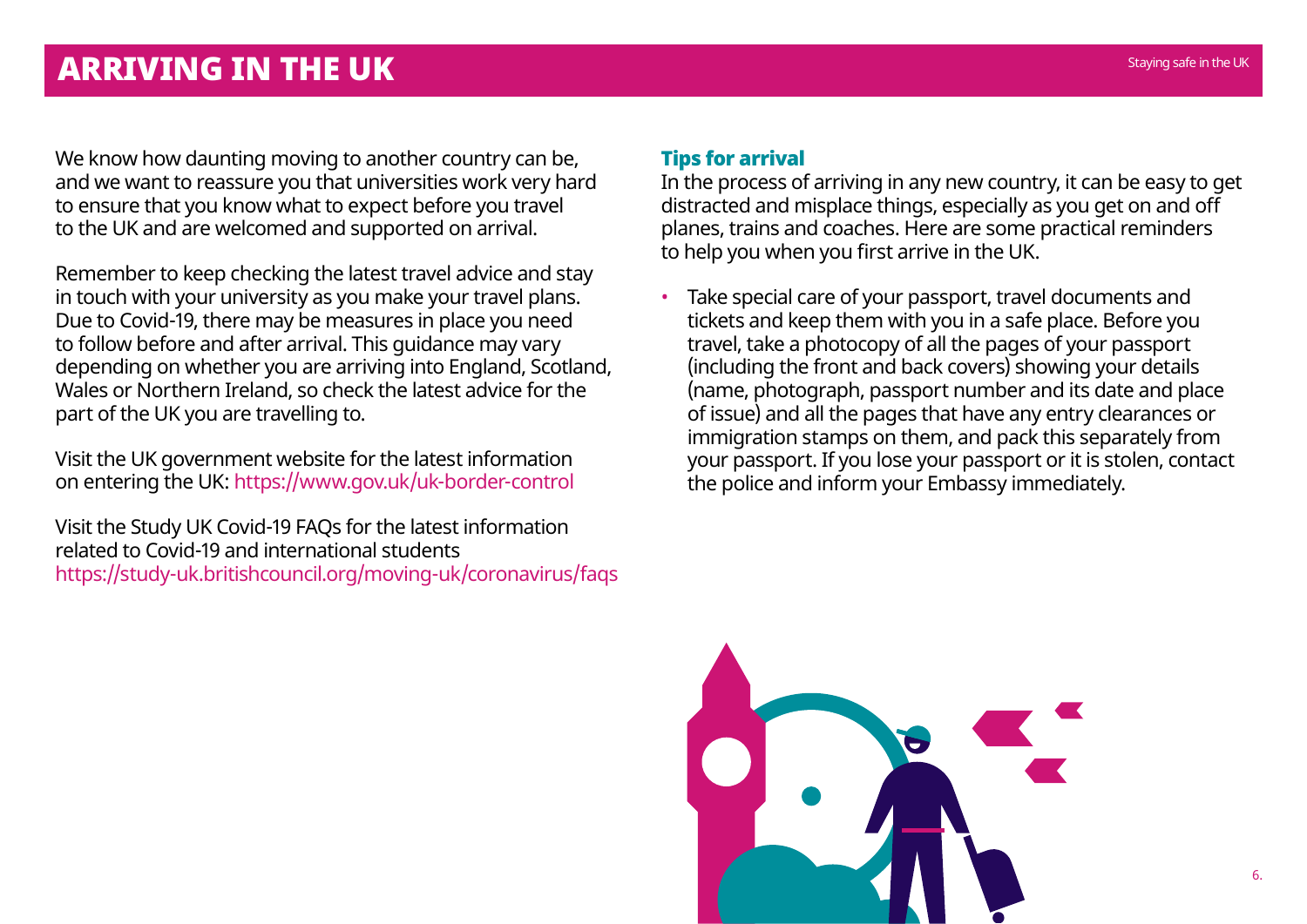### ARRIVING IN THE UK ARRIVING A REPORT OF A Staying safe in the UK

- Don't bring large amounts of cash with you, but you can bring some to cover your immediate needs (up to £250). Bring a credit or debit card if you have one, to pay for things such as rail tickets and hotel bills. You may want to inform your bank that you will be travelling to the UK, or arrange an international bank card before you travel, so that you can access your money as soon as you arrive. Contactless payment methods are accepted widely across the UK.
- Cash and credit cards should be carried in a safe place, such as an inside pocket, a money belt or a zipped bag. If you lose your credit card, report the loss to the police and the issuing organisation immediately: <https://www.gov.uk/contact-police>
- Keep the telephone number of your school, college or university handy, in case you need to call for advice or tell them about a change in your plans.
- Label your luggage clearly so that it can be forwarded to you if it gets separated from you during the journey. If you do lose your luggage, report the loss immediately to officials of the airline or shipping line. At airports or seaports, check the lost property office to see if it has been handed in.
- If you need to leave your luggage somewhere while you change money or make telephone calls, use an official left luggage office (available at airports and major rail and coach stations). Then, for a small fee, you will be able to leave your luggage in a safe and supervised area. The attendant will give you a receipt so that you can collect your items later.
- If you are using a taxi, always make sure that you use a licensed one. Before you get in, you can check whether the taxi is licensed by looking at the back of it to ensure an official licence plate is attached. You should never agree to travel in an unlicensed taxi with an unlicensed driver.
- From airports, you can travel safely in one of the UK's famous 'black cabs'. Never agree to travel with someone who approaches you inside the terminal building unless you have made a specific arrangement to be met by a 'minicab' company.
- If you lose your BRP (Biometric Residence Permit) in the UK, you must also report it to the police to obtain a police report or crime reference number: [https://www.gov.uk/](https://www.gov.uk/biometric-residence-permits/lost-stolen-damaged) [biometric-residence-permits/lost-stolen-damaged](https://www.gov.uk/biometric-residence-permits/lost-stolen-damaged)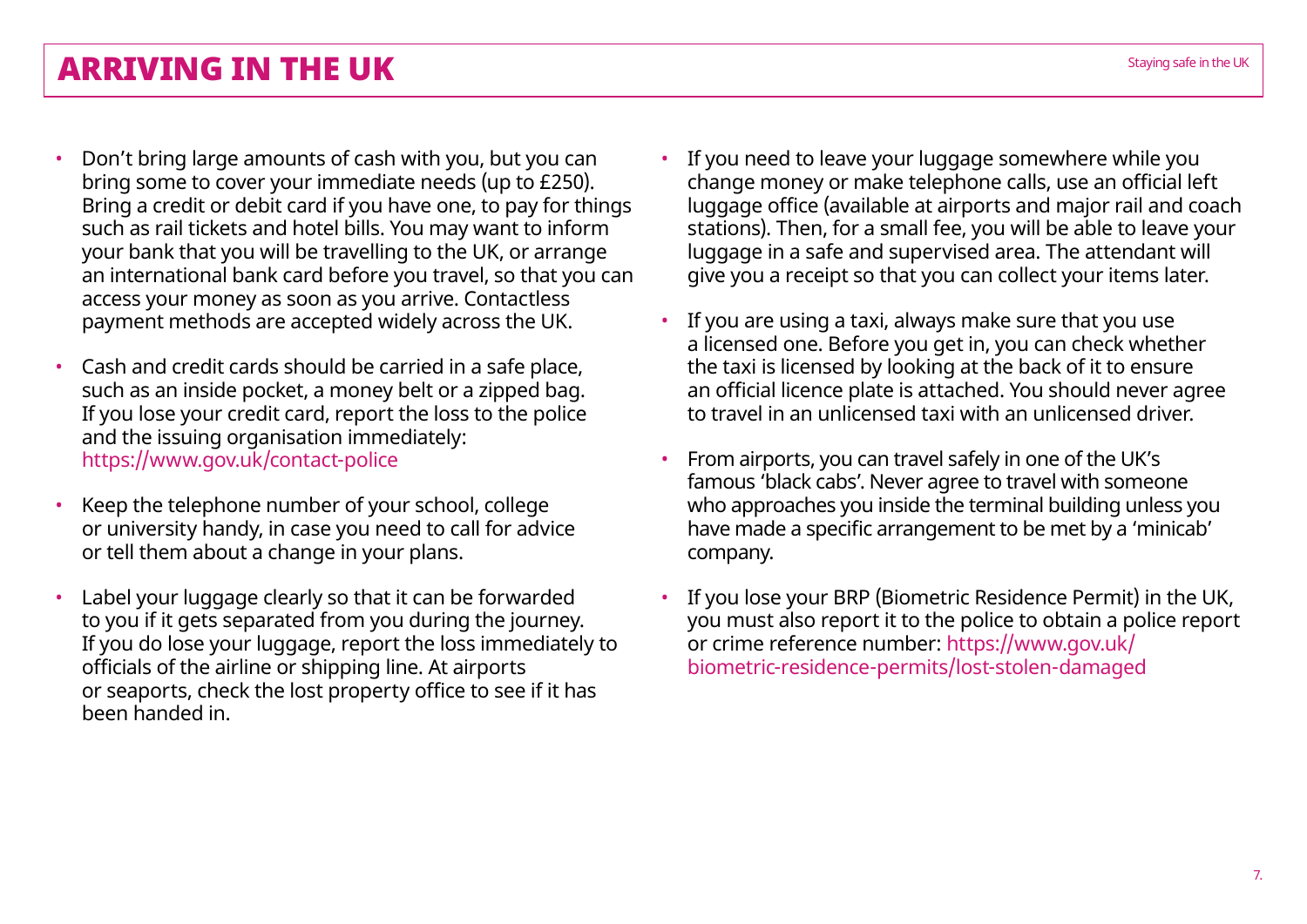The police in the UK are friendly and helpful. They have a duty to protect everyone and can always be safely approached. A police officer from Greater Manchester Police Force answers some questions in an interview available here: [https://www.britishcouncil.org/education/he-science/](https://www.britishcouncil.org/education/he-science/prepare-study-uk) [prepare-study-uk](https://www.britishcouncil.org/education/he-science/prepare-study-uk)

#### Registering your stay

Some international students will need to register their stay with the police within seven days of arrival in the UK. For further details regarding waiting times and what you need to take go to [https://www.met.police.uk/advice/](https://www.met.police.uk/advice/advice-and-information/ov/registering-overseas-visitor/af2/who-need-to-register/) [advice-and-information/ov/registering-overseas-visitor/af2/](https://www.met.police.uk/advice/advice-and-information/ov/registering-overseas-visitor/af2/who-need-to-register/) [who-need-to-register/](https://www.met.police.uk/advice/advice-and-information/ov/registering-overseas-visitor/af2/who-need-to-register/)

Check your visa 'vignette' (sticker in your passport). You must register if it has 'Police registration' or 'Register with police in 7 days of entry' on it. Many universities and institutions help by organising registration sessions on campus.

If your institution doesn't provide any help and you need to register, you should take a letter from your institution confirming that you are studying there, what course you are studying, proof of your address, your passport, two photographs and a £34 registration fee (if possible take the exact money although you may be able to use a debit or credit card) to a local police station: [https://www.gov.uk/](https://www.gov.uk/register-with-the-police/where-to-register) register-with-the-police/where-to-register

Register at the Overseas Visitors Records Office (OVRO) if you live in an area of London covered by the Metropolitan Police:

Overseas Visitors Records Office (OVRO), 323 Borough High Street, London SE1 1JL [https://www.met.police.uk/advice/advice-and-information/ov/](https://www.met.police.uk/advice/advice-and-information/ov/registering-overseas-visitor/af2/who-need-to-register/) [registering-overseas-visitor/af2/who-need-to-register/](https://www.met.police.uk/advice/advice-and-information/ov/registering-overseas-visitor/af2/who-need-to-register/)

#### Reporting a crime

The UK is a safe country but in the unlikely event that you do have anything stolen, or are assaulted, followed or threatened, you can contact the police, who will always encourage you to report the incident. By reporting incidents, you will enable the police to build up patterns of behaviour locally and highlight areas of concern within your community. More importantly, you can get the support you may need and help ensure that offenders are brought to justice and cannot do the same to other people.

If you have lost money or property, you will be given a crime reference number, which you will need to make any insurance claim. Do not worry about language difficulties, as the police will find someone, free of charge, who speaks your language.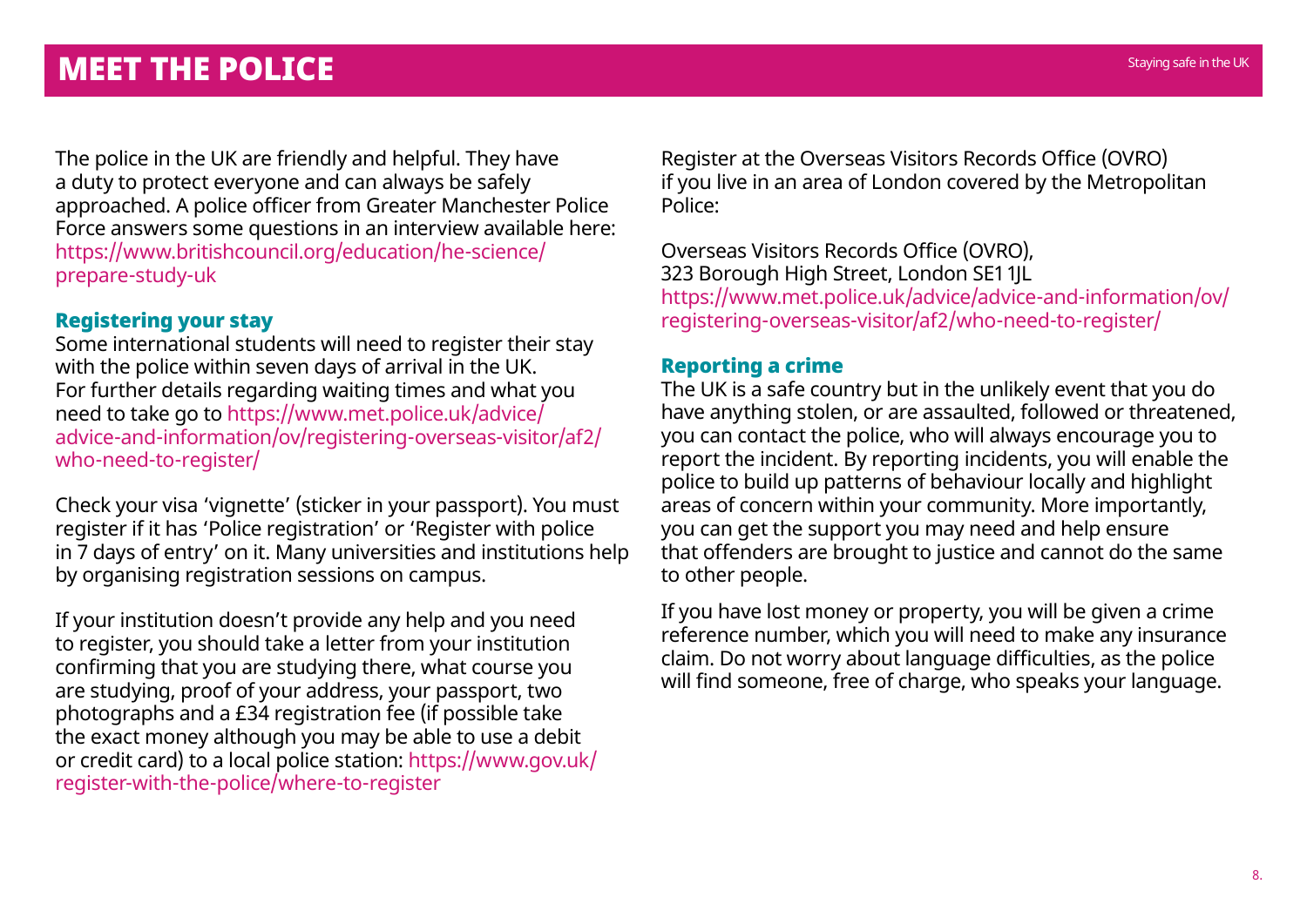Alternatively, you can ask your tutor, welfare officer, host family, security on campus, or someone you can trust to contact the police on your behalf, or you can even do it anonymously.

Your local police station will provide helpful advice about crime prevention and a home security assessment, if required. They will also provide a certificate if you need to make an insurance claim for a theft.

#### How to report a crime

To report a non-emergency minor crime, just call 101 or your local police station – you can find their number in the telephone directory – or, as we mentioned before, you can ask someone you know and trust to make the call for you.

If you witness a crime, or are the victim of one yourself, it's very important that you report it. By reporting a crime you'll be making sure that you get the necessary support, and it will also help the police make your area safer.

#### In an emergency

In an emergency, where there is a danger to life or a crime is in progress, you can contact the police, fire brigade or ambulance service by dialling 999 from any telephone. This call is free of charge but should be used only in an emergency.

#### **Crimestoppers**

The charity Crimestoppers operates a service which allows people to anonymously pass on information about crimes or criminals. You can call them on +44 (0)800 555 111. Just tell them what you know, not who you are. You can report online via an anonymous form at<https://crimestoppers-uk.org>

#### Reporting terrorist activity

Call 999 or the police anti-terrorist hotline on +44 (0)800 789 321 to report an immediate terrorist threat.

You can also report a possible terrorist threat online at<https://act.campaign.gov.uk/>

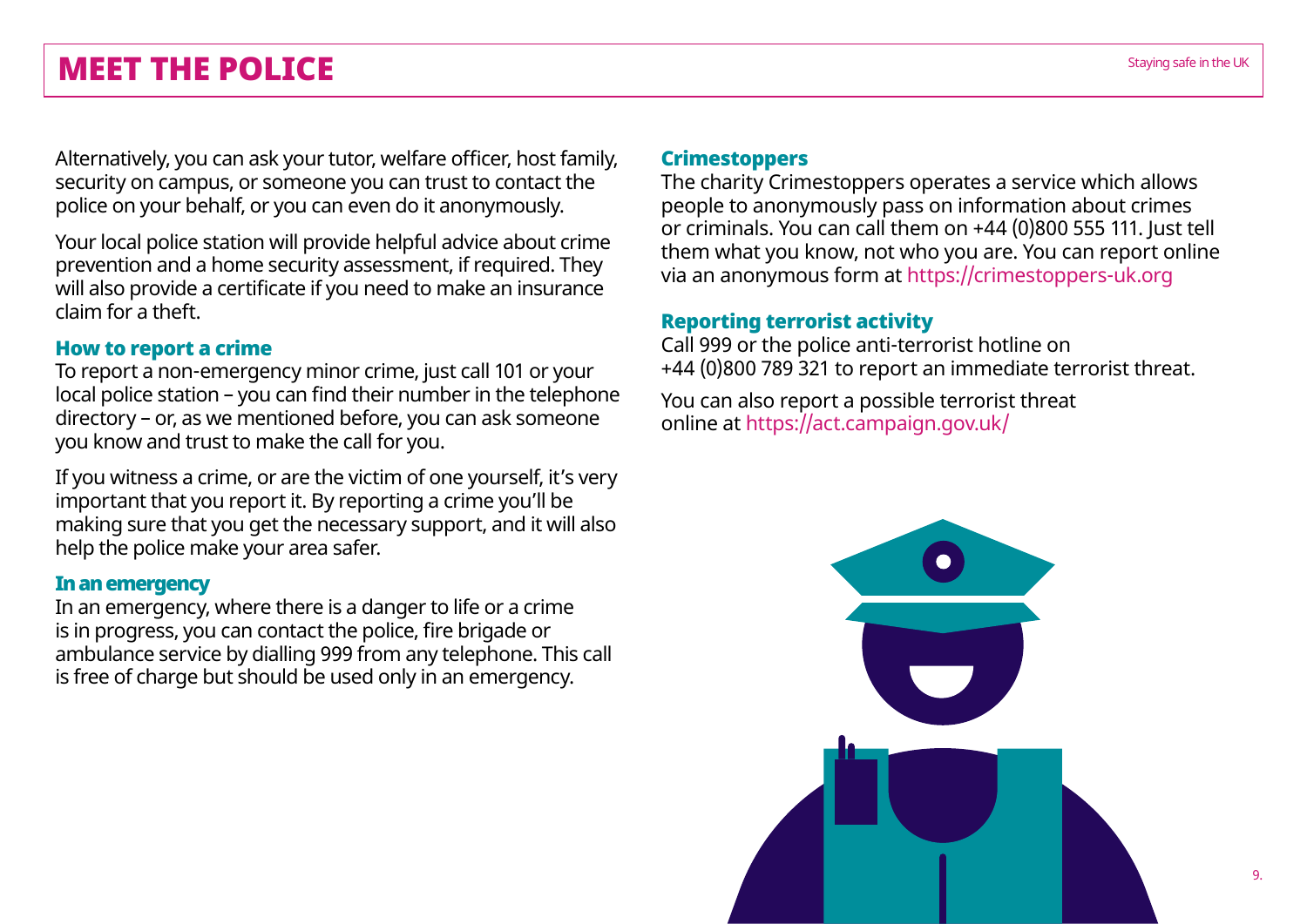Your identity and personal information are valuable. Very rarely, criminals find out your personal details, they can use them to open bank accounts and obtain credit cards, loans and documents, such as passports, in your name.

The website<https://www.actionfraud.police.uk>can help you to protect yourself against this happening. It advises you what to do if this does happen and suggests where to get further help.

Action Fraud is the UK's national fraud and cyber-crime reporting centre. Call +44 (0)300 123 2040 or use the online reporting tool: https://www.actionfraud.police.uk/report\_fraud

There are plenty of ways you can remain alert to potential scams, ultimately keeping your identity protected. Here are a few tips:

- Only use reputable websites when giving personal information, such as addresses and bank details. Look for 'https' in a website's URL – this means it's a secure, encrypted connection
- Be careful when using social media sites, never share your address and be careful if you're posting a lot of content that could give away your exact location.
- If you use your smartphone for mobile banking, make sure your device is password-protected. You may also be able to set up touch or face identification for making payments, ensuring only you can access this function on your smartphone.
- Be wary of using public WiFi and think twice before joining an unsecure network.
- Learn to spot scams if you don't know the sender of an email or text, don't click on any links that are sent to you and delete the email or text immediately. If you're not sure whether it's from a reputable business, find the right website yourself using a search engine, and check how the business contacts people.

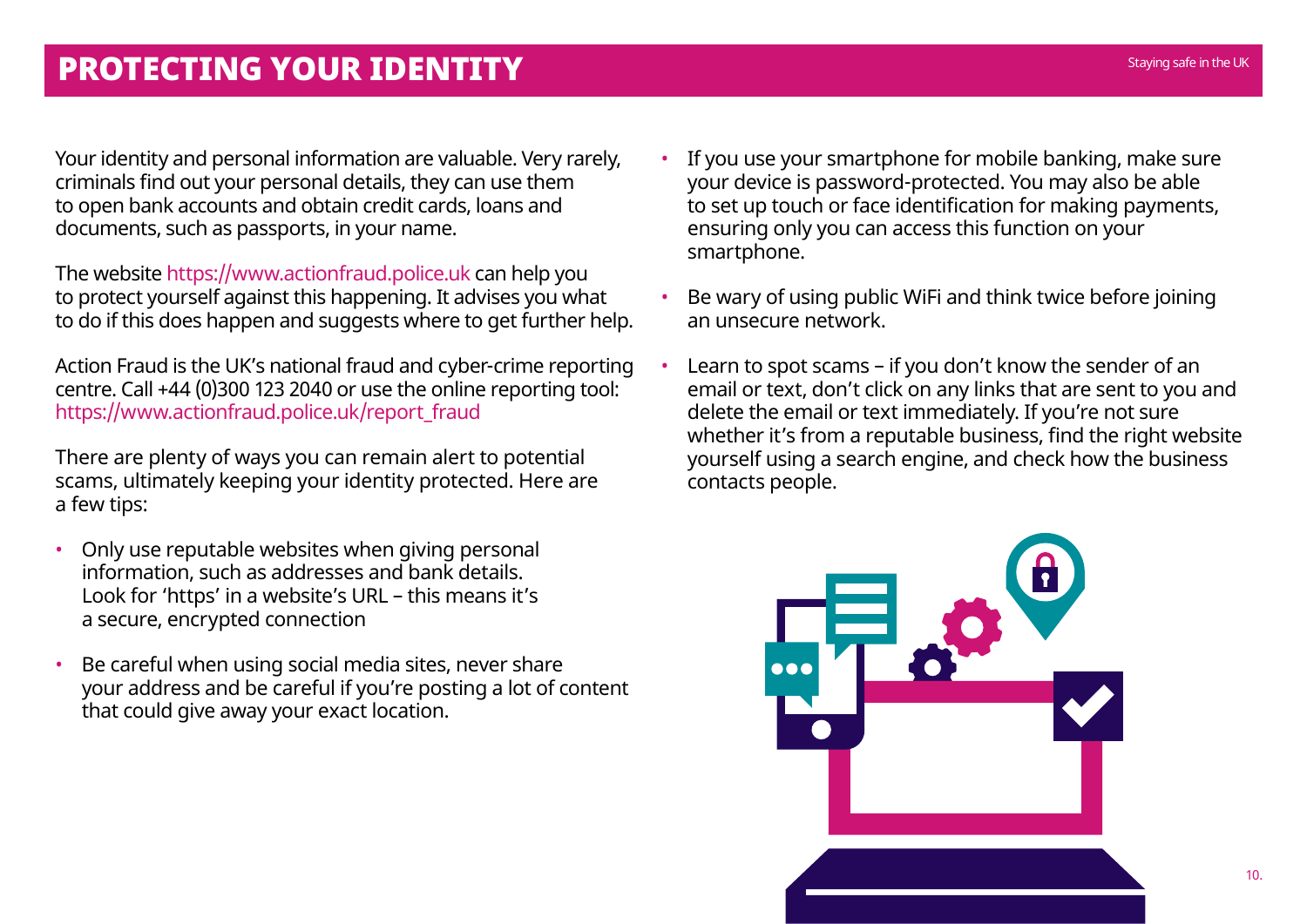We advise you to buy insurance for your belongings when you arrive in case of theft or accidental damage. You may also want to take advantage of insurance policies designed for students and international students specifically. Before driving in the UK, you must insure your car. Information relating to this can be found on most college and university campuses, or you can consult your students' union or bank.

Be smart and insure your mobile phone. It is easy to lose a phone or break the screen when it's dropped, so take time to find an insurance that will pay out for loss, damage and if it's stolen. Check how much you will have to pay in excess, if you must pay off the remainder of any contract, if there is a no-claim period at the start of the policy, and whether the insurer pays for apps and accessories too.

Prevent your phone being stolen by being aware of people on mopeds and bikes around you. They could easily snatch itas they go by. Don't check your phone as soon as you get off public transport.

Be aware of your surroundings and stand with your your back against a wall if you are talking on your phone and don't text and walk at the same time as you won't be aware of a thief passing by. Register your phone with <https://www.immobilise.com/>and if you have an iPhone with 'find my iPhone'.

For general advice on insurance and a full list of insurance brokers, contact the Association of British Insurers at [www.abi.org.uk](http://www.abi.org.uk)

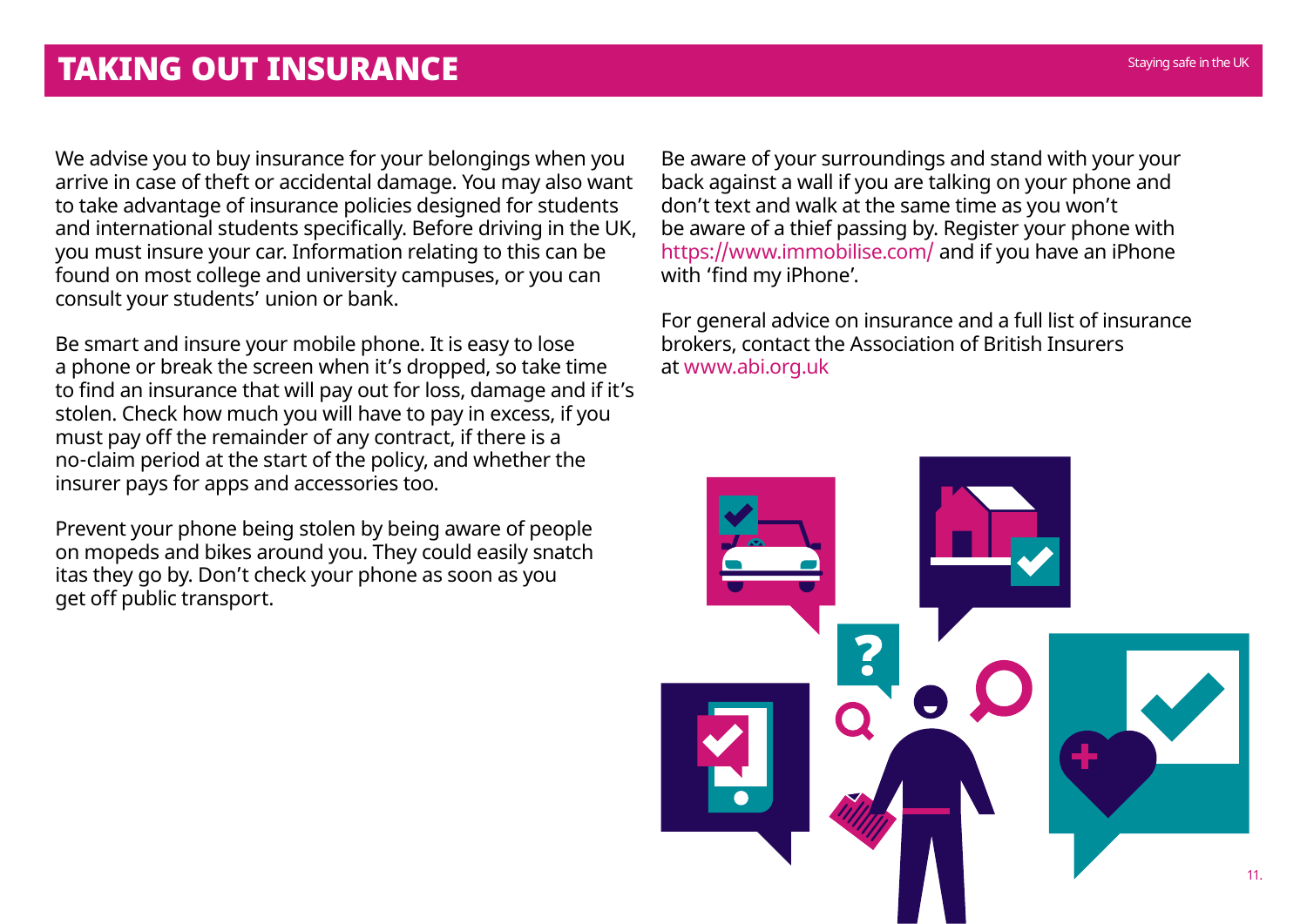Although most international students don't experience any problems with criminals while in the UK, there are some cases where you may be targeted. Some criminals may telephone international students and pretending to be from a legitimate organisation (such as the UK Home Office, an education agent or even UKCISA). They demand money (calling it a 'fine' for a non-existent immigration problem) and claim that if you do not pay them quickly, there will be damaging consequences (for example, deportation or cancelling your visa). If you are unsure, contact these organisations directly using their official channels – such as via your country's Embassy or the UKICSA advice line – to check whether the person who contacted you is legitimate.

For further information please see https://www.gov.uk/ government/publications/frauds-tricks-and-scams/ fraud-tricks-and-scams

#### Money mules

The Financial Ombudsman Service warns that young people are particularly vulnerable to financial fraud, with many under-30s being targeted by criminals as 'money mules'.

A money mule is generally someone who allows fraudsters to launder money through their bank account in return for cash. To prevent this happening to you, there are a few things you can do. Never give your sort code and bank details to anyone. If you ever notice money being deposited and then removed from your account, you need to contact your bank and notify them immediately.

The consequences of being a 'money mule' can be extremely serious – in some cases, leaving young people with a criminal record that has an impact into their adult life. If you suspect any criminal activity using your details, report it to the police immediately.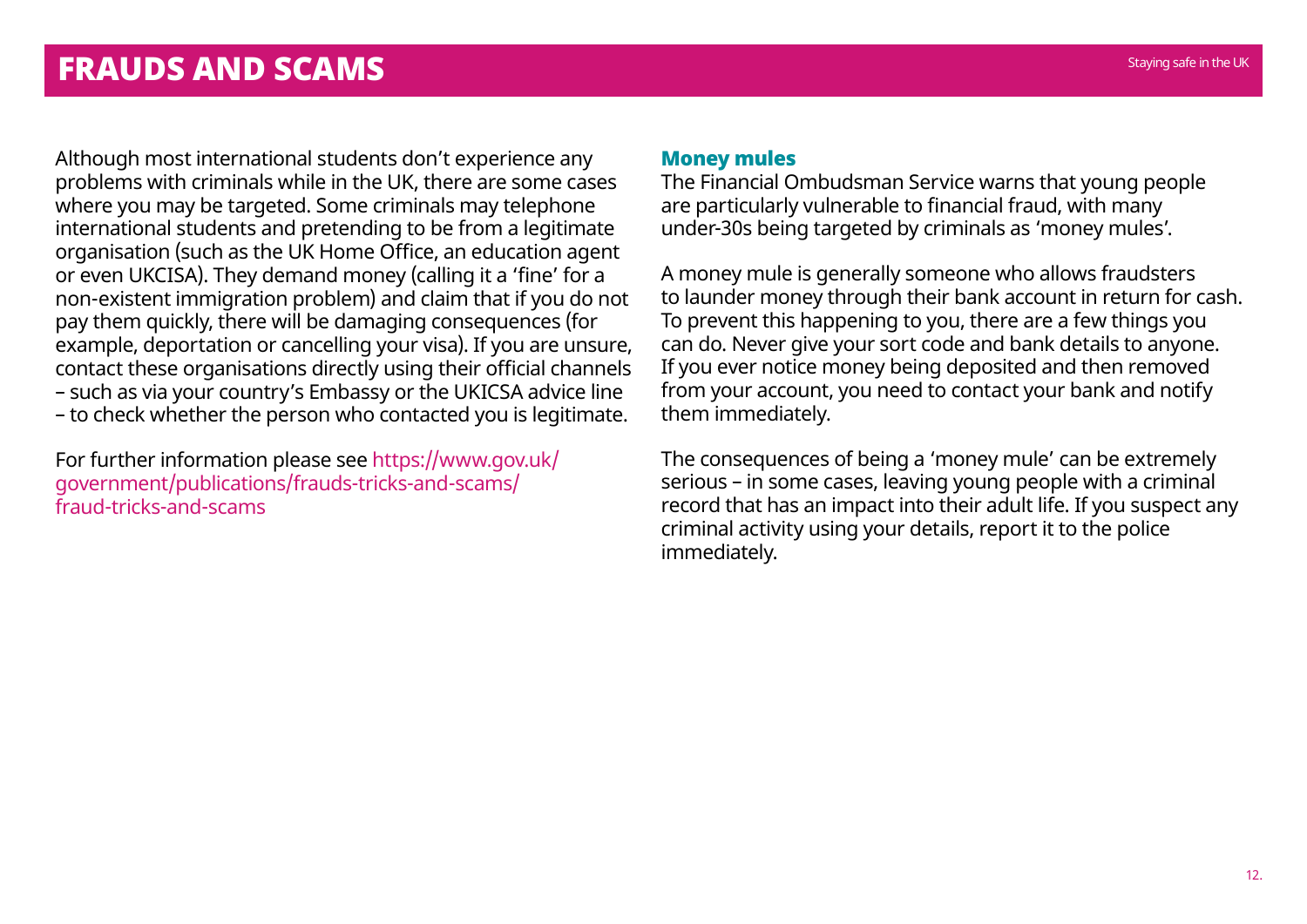### **TAKING CARE OF YOUR MONEY – GAMBLING** Staying safe in the UK

As international students you are often responsible for large sums of money – money that is supposed to cover tuition fees and living expenses during your stay in the UK, and it is worth being aware of the dangers that gambling can pose. Some students have got carried away with the excitement and adrenaline rush of an early win and have gone on to lose large sums – or even all their funds – gambling, either online or in casinos. This can lead to debts and other associated problems, including not being able to complete your course or your stay in the UK.

If you do decide to gamble, always remember to set a spending limit before you begin, and never gamble more money than you can afford to lose. If you think your gambling is out of control, there are organisations which can help you: [www.gambleaware.co.uk](http://www.gambleaware.co.uk)

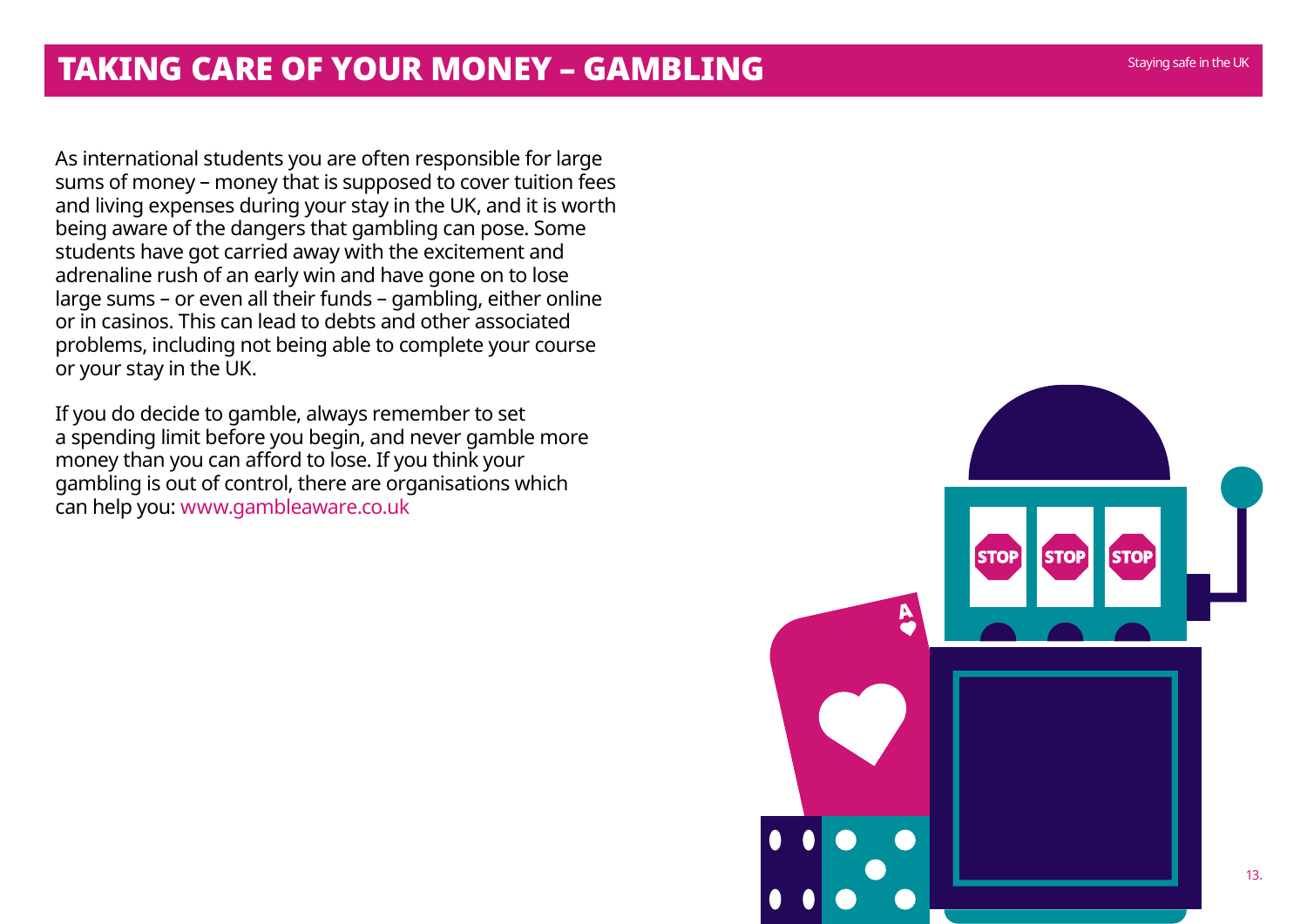People in the UK are generally friendly and helpful, but it's always worth being wary of opportunistic thieves who may take the chance to steal your belongings. Here are a few tips you may want to consider that could help to prevent your belongings being lost or stolen.

- When moving into new accommodation, don't leave luggage or belongings outside or in the open boot/trunk of a car or taxi.
- Using an ultraviolet pen to mark your valuables with your name, your student ID number, and the name of your school, college or university will enable the police to return any items to you if they are stolen and recovered (see your students' union office for details) or go to this website for Immobilise property marking products: <https://www.immobilise.com/shop>
- Your college or university may provide safe storage, or you could consider purchasing a small personal safe to keep your passport and other valuables secure.
- Keeping your windows and curtains or blinds closed at night and making sure your laptop, television, mobile phone, tablet and other valuables aren't visible through a window will lessen the risk of your home being targeted. Also, you should never leave cash or credit cards lying around.
- Making use of inexpensive light timers will give the impression of occupancy.
- Consider making a list of your possessions (including model and serial numbers) for reference, and ideally, keep photographic records of your valuables.
- If you have a bicycle, make sure you always lock it up when you're not using it, by connecting its frame and wheel to a fixed object with a good quality 'D' lock (available from [www.soldsecure.com](http://www.soldsecure.com)). Mark it with your postcode and house number, so the police can return it if it is stolen and recovered.
- Try not to use a computer case when carrying a laptop. Use a less obvious bag to carry it in and think carefully before you use your laptop in crowded places. Always back up your work and keep it separate from your laptop.
- Avoid displaying other expensive items, such as watches, jewellery or mobile phones in busy public places.
- It's a good idea to register your most valued possessions, such as mobile phones, bicycles and laptops, free of charge, with Immobilise Phone Crime (<https://www.immobilise.com>). If an item is stolen, call +44 (0)8701 123 123. You will need to have your IMEI number (15-digit serial number) when reporting a stolen mobile phone – this can be found by dialling \*#06# on most mobiles or by looking behind the phone battery. You should keep a note of your IMEI number in a safe place in case it is required. Never leave your mobile phone unattended.
- Report the loss online at [https://www.immobilise.com/help/](https://www.immobilise.com/help/reportingitemslostorstolen) [reportingitemslostorstolen](https://www.immobilise.com/help/reportingitemslostorstolen)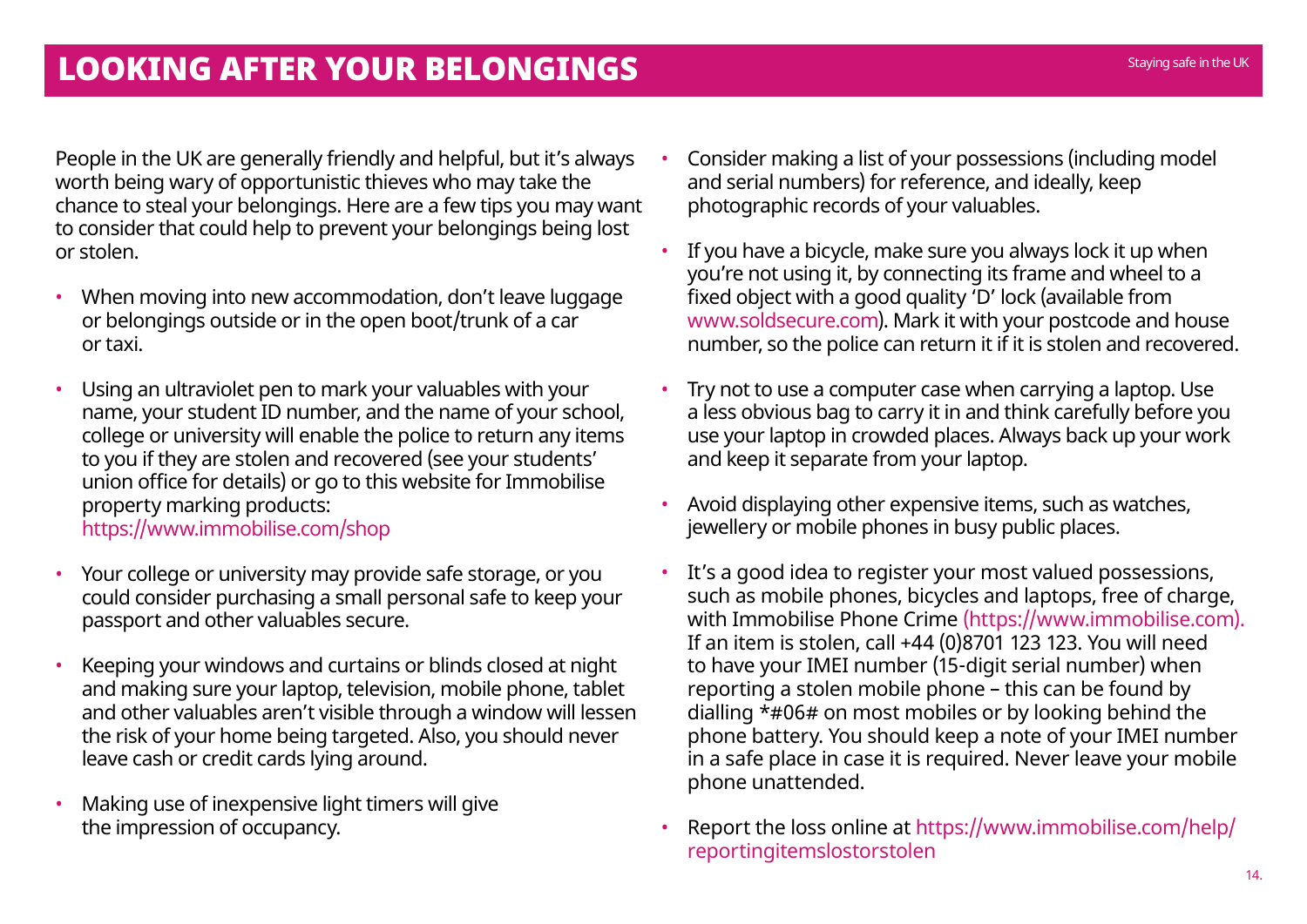It's important that you have safe and suitable accommodation while you are studying in the UK. Start making these arrangements as soon as you have been accepted on your course. This is especially important if you are planning to bring your family with you.

Make sure that you arrange some form of accommodation before you arrive in the UK, even if it is only temporary. Most universities have a variety of campus accommodation options for their students that you can apply to via the university website.

You can find information about finding accommodation from Study UK and UKCISA:

[https://study-uk.britishcouncil.org/moving-uk/](https://study-uk.britishcouncil.org/moving-uk/accommodation) [accommodation](https://study-uk.britishcouncil.org/moving-uk/accommodation)

[https://www.ukcisa.org.uk/Information--Advice/Prepara](https://www.ukcisa.org.uk/Information--Advice/Preparation-and-Arrival/Planning-your-housing)[tion-and-Arrival/Planning-your-housing](https://www.ukcisa.org.uk/Information--Advice/Preparation-and-Arrival/Planning-your-housing)

[https://www.ukcisa.org.uk/Information--Advice/Studying-](https://www.ukcisa.org.uk/Information--Advice/Studying--living-in-the-UK/Looking-for-housing) [-living-in-the-UK/Looking-for-housing](https://www.ukcisa.org.uk/Information--Advice/Studying--living-in-the-UK/Looking-for-housing)

You can also get information about accommodation from the accommodation office at your institution. Contact them as soon as you are accepted on your course to find out what is available.

Institutions, as well as some private landlords, have invested significantly in security measures. These include security surveillance, presence of security staff, police patrols, use of identity cards and safety talks offered at institutions.

If you choose to look for private accommodation, here are some tips to help you find the safest option:

- You can ask the accommodation office, the welfare office or the students' union at your institution for help and advice. They may have lists of local accommodation to rent and might also have inspected it to check it is suitable. They may also be able to help if you have any problems.
- You should check whether the accommodation you are going to see is in a safe area before you go. Write to or email your local police and ask them if there have been any police visits, disturbances or anti-social behaviour orders issued in the area you are looking at. You can also ask if the property you are viewing has ever been burgled.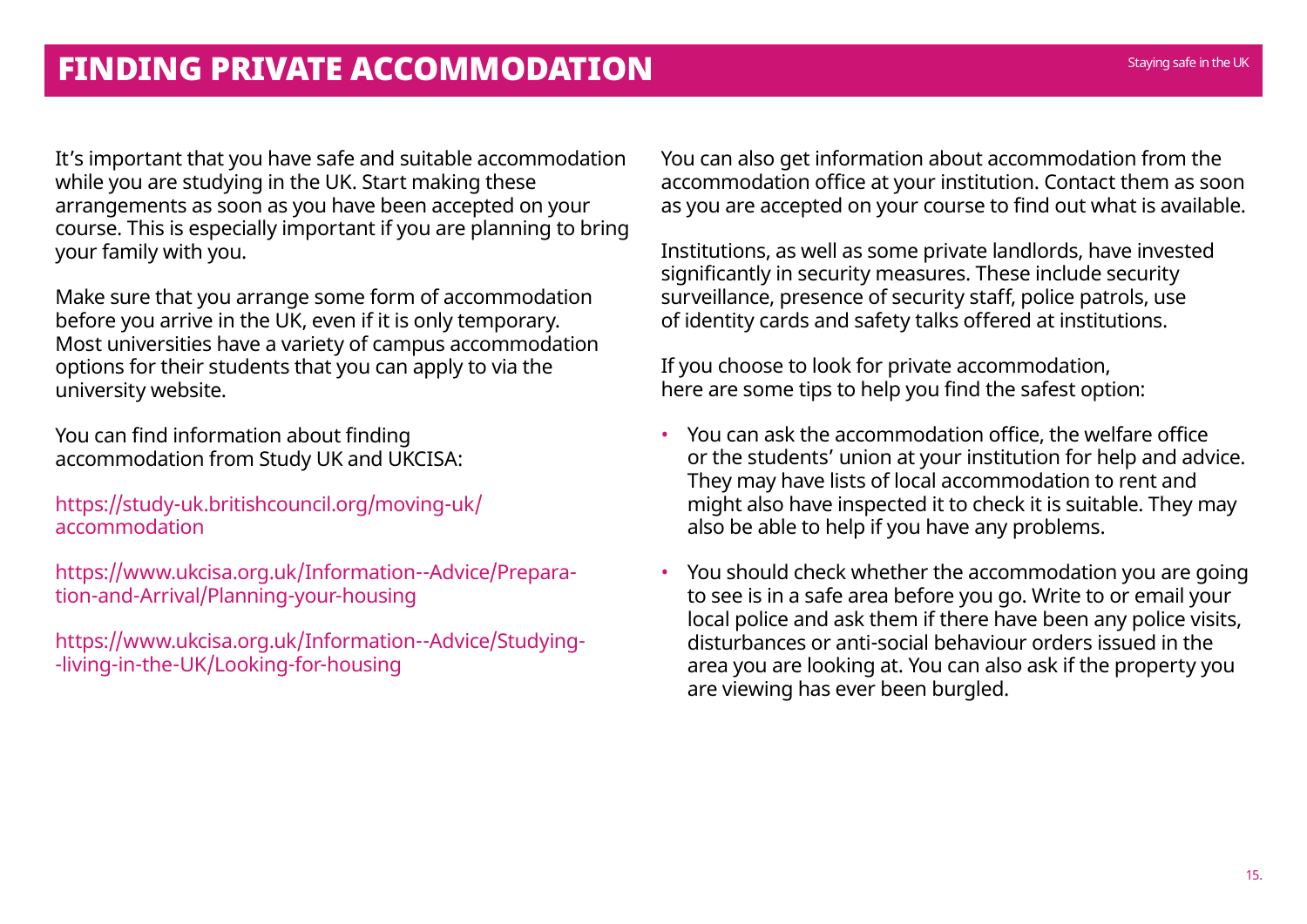## **FINDING PRIVATE ACCOMMODATION** Staying safe in the UK

- If possible, take someone with you when viewing accommodation. If you are alone, leave the address you are going to and your expected time of return with a friend or colleague. Consider how far you will have to walk to and from public transport or your own private transport. View the neighbourhood both by day and by night.
- Find out exactly who might have access to the accommodation apart from yourself, and check if the windows and doors have good locks and bolts and an alarm system.
- Be business-like in your dealings with prospective landlords. You have different rights depending on what kind of tenancy agreement you have. It is worth asking the landlord about any disputes and what the neighbours are like. Check the tenancy agreement with staff at your institution before signing. The website www.primelocation.com has buying, selling and rating guides.
- If you feel uncomfortable with anyone who is showing you accommodation, mention that friends know where you are and are expecting your return at a certain time.
- You can get more useful advice about finding student accommodation in the UK at [https://www.ukcisa.org.uk/](https://www.ukcisa.org.uk/Information--Advice/Studying--living-in-the-UK/Looking-for-housing) [Information--Advice/Studying--living-in-the-UK/Look](https://www.ukcisa.org.uk/Information--Advice/Studying--living-in-the-UK/Looking-for-housing)[ing-for-housing](https://www.ukcisa.org.uk/Information--Advice/Studying--living-in-the-UK/Looking-for-housing)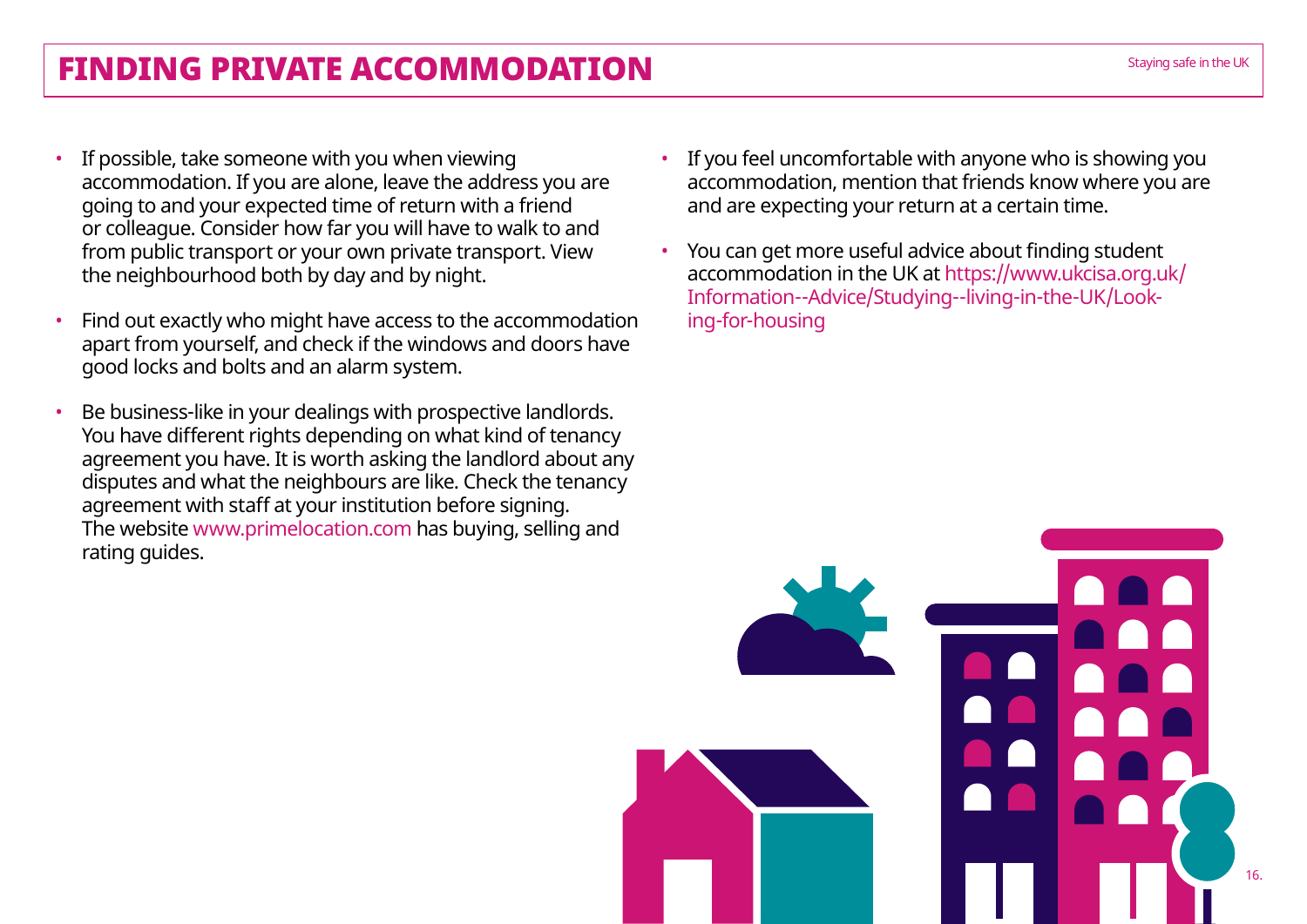#### Preventing intruders

The UK is generally a very safe country, with low crime rates and a trusted police force. However, you should always take precautions to keep yourself and your home safe from opportunistic criminals. Most burglaries are committed during the day and access is usually gained through an open door or window.

Burglary rates can rise during the summer months when homes are left empty during holidays and windows are left open and unlocked.

Deterring would-be criminals is one of the most effective forms of crime prevention.

If you're ever concerned about your safety, speak to someone at your university in the first instance. Here are some tips you may want to consider in your day-to-day life.

- It's possible to speak to the crime prevention officer at your local police station. They will come to your home and advise you on how to make it more secure.
- If you move into a new home, you may want to change the front and back door locks. If you lose your keys, or if they are stolen, replace the locks as a safety precaution.
- If leaving windows open at night you should fit a window limiter to prevent it being opened further.
- Hardware and DIY shops sell inexpensive key-operated locks to fit most kinds of windows. Remember to lock all outside windows and doors even when you are at home. Consider using or purchasing a safety chain, spy hole or intercom system for your front door.
- Gadgets can help protect your home and garden from burglars. Advances in technology mean it is now cheaper to buy security cameras with outside lights and burglar alarms that work with apps on your phone. This will enable you to keep an eye on your house when you're away. There are also indoor cameras, smart deadbolt locks, and smart doorbells you can purchase that will link to your smartphone. You can even purchase smart padlocks that can be locked and unlocked from your phone for sheds and porch doors.
- Check the identity of any unknown caller by calling the company they say they are from. If you are not sure who is at your door don't open it.
- If you live in a flat or a house with an outside light and/or a burglar alarm, make sure you use them. If the alarm can be set to cover zoned areas, set the alarm downstairs when you go to bed.
- Every home should have at least one smoke alarm (preferably two), which should be tested regularly. They can be bought from hardware shops and other high street retailers, and are inexpensive.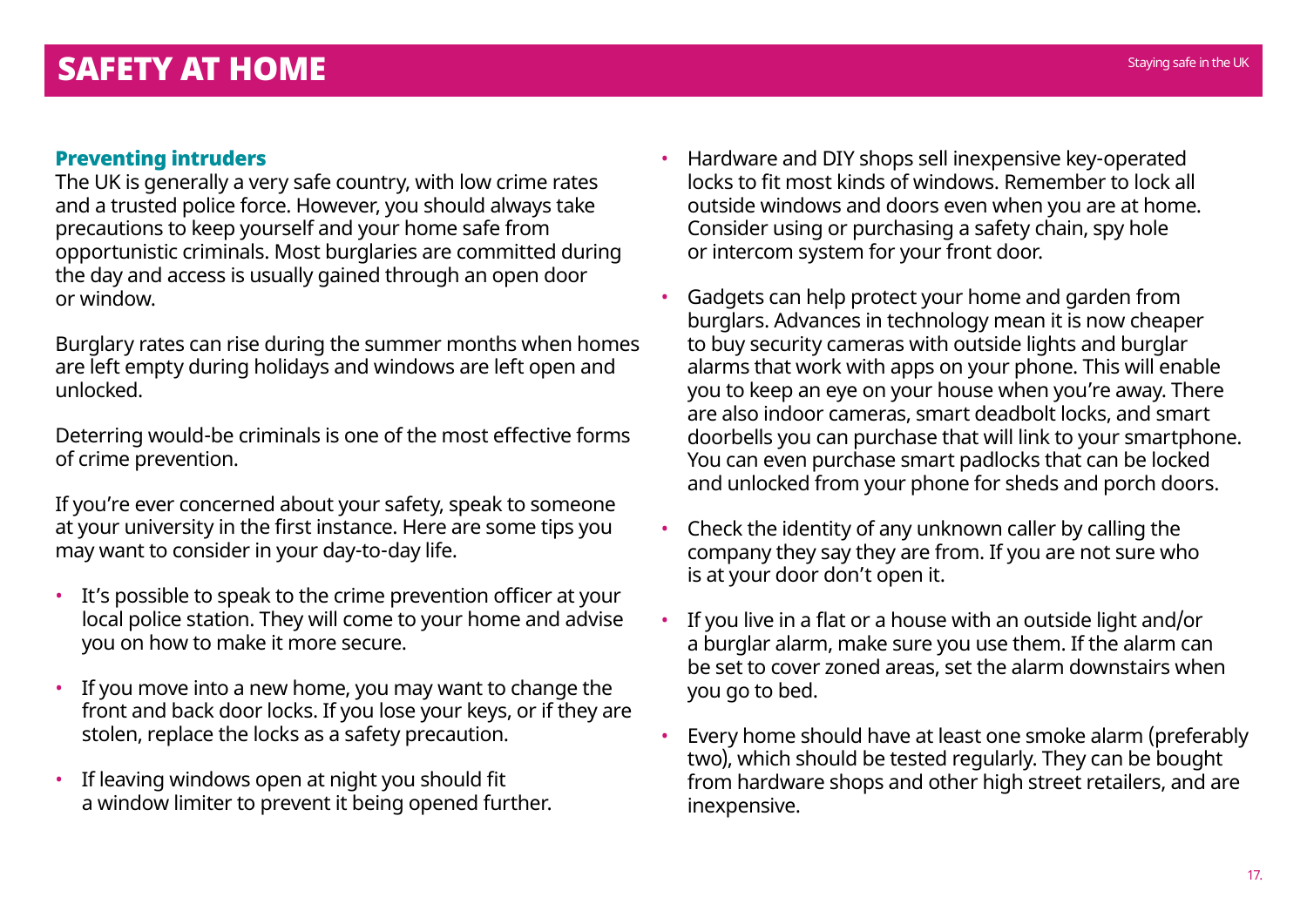### SAFETY AT HOME Staying safe in the UK

- If you ever receive obscene or threatening telephone calls or messages, tell a member of staff at your institution or the police.
- If you live in a shared house, don't assume there is someone else in who will make it secure when you go out. Discuss security rules and make sure you all agree to always leave the house secure.
- Try to make access around the back of the house difficult for unwanted visitors. Keep bins and ladders out of sight as these can be used to gain access to your property. Try to keep the front of the house clear and visible, so unwanted visitors don't have somewhere to hide.
- If you are going away, tell someone you trust where you are going and when you will be back.
- Don't leave spare keys outside or in a garage or shed for burglars to find. Garages and sheds are often targeted for burglars looking for tools, so make sure they are locked. Make sure there is no access to tools or ladders that could be used to force entry into your home.
- Leave keys in a safe place where you can find them easily in case you need to leave in a hurry, but don't keep them in sight near doors or windows. Thieves could fish for them through the letterbox. Put in a letter catcher so burglars can't peer through the letterbox or fish for keys.
- If you are leaving the house empty, ask a friend or neighbour to open and close your curtains or blinds in the mornings and evenings. Using a time-switch for your lights and radios makes it seem that the house is occupied. These can be bought from hardware shops and other high street retailers.
- If you keep your keys in a pocket rather than a bag you can still get into your house if your bag is stolen. Avoid having your keys and your address in your bag at the same time.
- Good security will reduce the chance of your home being burgled. But just in case it happens, think about how you would deal with the situation. Keep your mobile phone near you in the house. In the unlikely event that someone breaks in, you can use it to dial 999.
- If you arrive home and do see signs of a break-in smashed windows or open doors – don't go in. Go to a friend or neighbour's house and call the police. Do not touch anything when you go back in, as you could destroy valuable evidence.

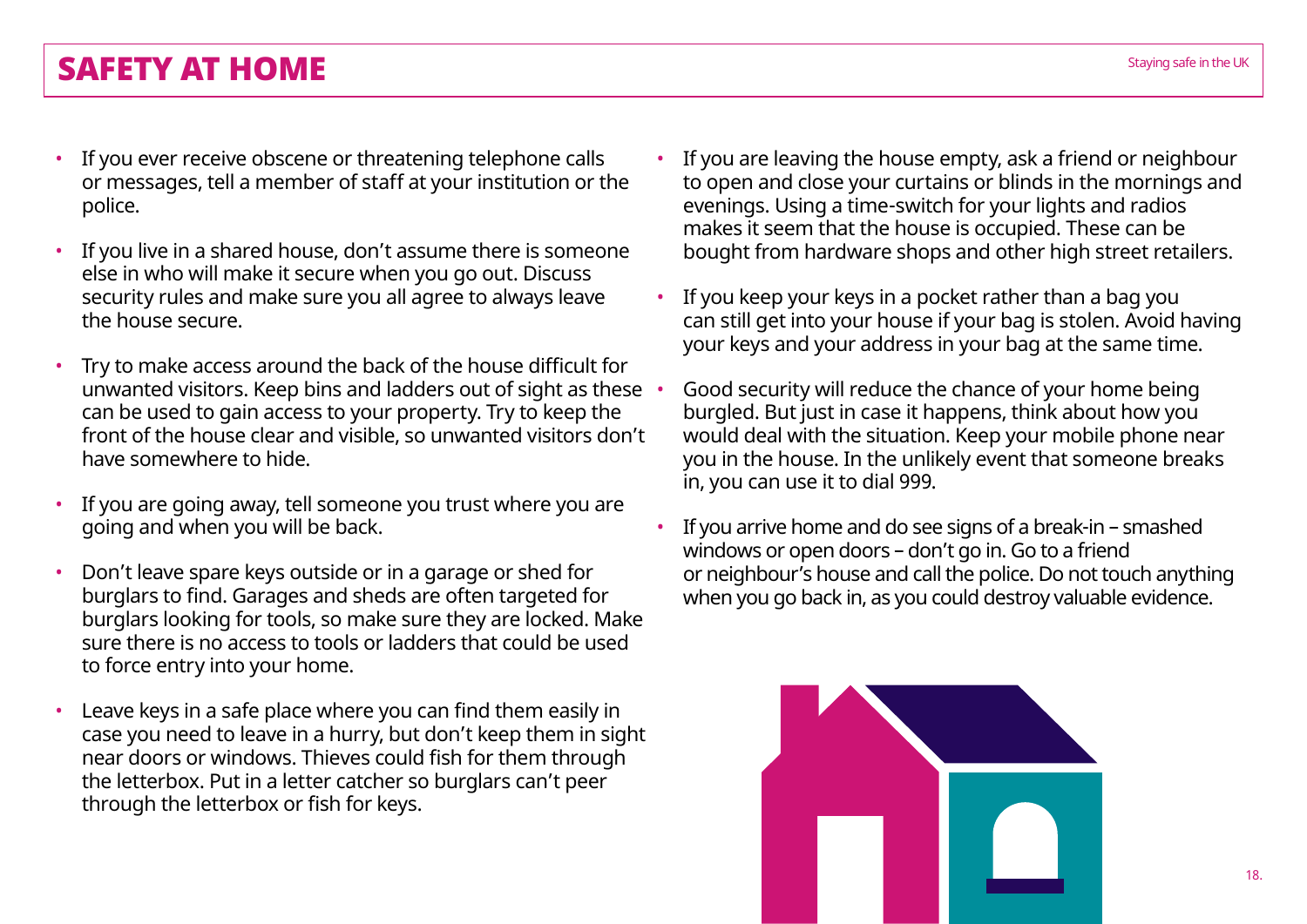### SAFETY AT HOME Staying safe in the UK

#### Electric and gas fires, heaters and cookers

- If you live in rented accommodation your landlord must keep the property you live in safe and free from health hazards. They must make sure the gas equipment they supply is safely installed and maintained by a Gas Safe registered engineer. They must also have a registered engineer do an annual gas safety check on each appliance and flue and give you a copy of the gas safety check record before you move in, or within 28 days of the check. They must also make sure the electrical system is safe (sockets and light fittings), and all appliances they supply are safe (cookers and kettles).
- Whenever you go out, turn off gas and electrical appliances, such as the cooker, television and iron (but not the refrigerator).
- If you have gas cookers, fires and/or heaters in your accommodation, you should have an audible carbon monoxide alarm which complies with BS EN 50291. These should be provided by your landlord or accommodation, but they can also be bought in hardware shops or DIY stores. Make sure gas appliances are checked every year by an engineer who is registered with the Gas Safe Register (formerly CORGI). More advice can be found at [www.hse.gov.uk/gas/gas-safe-register-campaign.htm](http://www.hse.gov.uk/gas/gas-safe-register-campaign.htm)l

If you live in rented accommodation it is your landlord's responsibility to follow safety regulations by providing a smoke alarm on each storey and a carbon monoxide alarm in rooms with a usable fireplace or wood burner, check you have access to escape routes at all times and make sure the furniture and furnishings they supply are fire safe. They must also provide fire alarms and extinguishers if the property is a large house in multiple occupation (HMO).

#### Fire safety in the home

The Fire and Rescue Service is not there to just respond when the worst happens. They are also there to offer support and advice to help prevent fires from happening in the first place. If you would like more advice, visit or call your local fire station.

There is also advice you can follow to help prevent fires and prepare you for the unlikely event of a fire in your home or accommodation.

- Plan your easiest escape route. Make sure everyone is familiar with that route and always have a back-up route just in case that one is blocked.
- Fit a smoke alarm and test it regularly, on a weekly basis. Smoke alarms save lives. They alert you to the danger of fire, giving you precious time to escape. They are cheap, easy to find and to fit. You should have at least one on each floor, particularly in the kitchen, and perhaps above electrical appliances.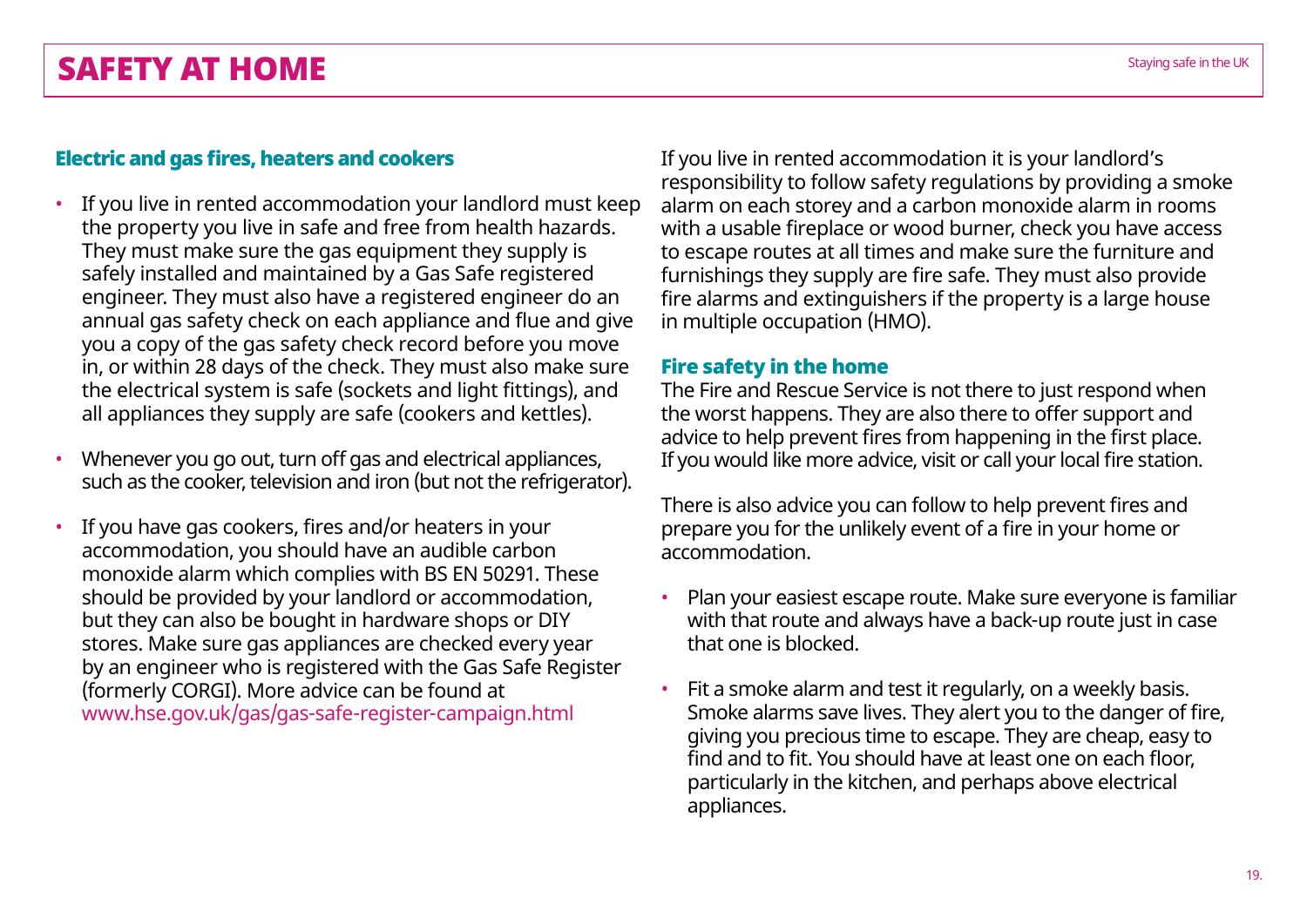### SAFETY AT HOME Staying safe in the UK

- Check all electrical appliances frequently. Fires in the home are often caused by household appliances, so it's important to check for any signs that they have become a potential hazard. The use of correct fuses prevents overheating, which can also be caused by overloading adaptors. Keep appliances clean and replace any worn or old cables. Unplugging appliances while you are sleeping at night or when you leave the house can reduce the risk of fire. Make sure all your furniture carries the fire-resistant label.
- Close all internal doors, especially at night or when you are out.
- Take extra care around your home. Most fires are preventable. The most common causes of fire in the home include: not cooking safely; smoking and cigarette accidents; appliances setting alight; careless use of candles, portable heaters and electric blankets. Tips on how to avoid these causes of fire in the home are available at [www.fireservice.co.uk/safety](https://www.fireservice.co.uk/safety)

### **In the event of fire:**

- Close all doors to prevent the fire spreading. A closed door can stop a fire spreading and give you extra time to get out.
- If you can, leave the house and call 999 at the first sign of fire. Stay out of the house. Remember to keep calm, act quickly and follow your escape route. If your home is filled with smoke, remember to stay low where the air is clearer. Before you open any doors, check to seeif they feel warm. If any door feels warm, do not enter as the fire could be burning behind it. Leave it closed and exit another way.
- If you cannot get out, move into a room with a window and close the door. Try to take your phone with you and call 999. Use anything in the room to block the smoke from coming under the door. Open the window and shout 'Help, fire!' Fire crews will then be able to rescue you.
- If your clothes catch on fire, remember stop, drop and roll. Do not run about – just keep still, lie down and roll to put the flames out.
- Remember, you can call your local fire station and ask them to visit your home and give you a free Home Safety Assessment. The Fire and Rescue Service is committed to helping people to be more aware of the steps they can take to avoid the risk of fire.

#### **How to report a gas leak**

If you smell gas anywhere, either in the house or in the street, call the freephone National Gas Service Emergency Line on +44 (0)800 111 999. If it is in your own house and it is safe to do so, turn off the gas supply and open the windows and doors.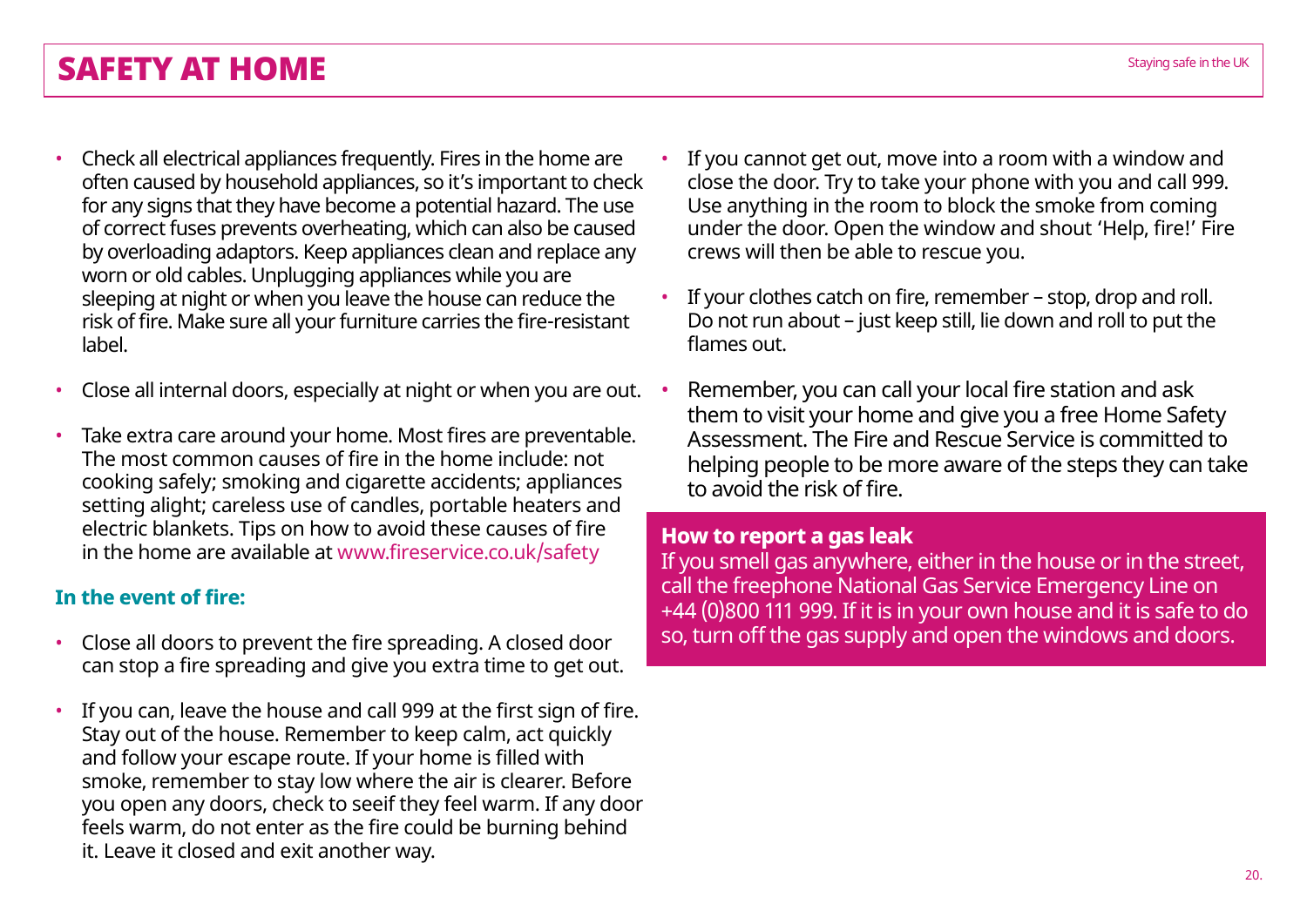Recent research suggests it is generally safe to walk on the streets in the UK, and most international students will not encounter any problems while studying here. However, you should always be aware of your surroundings and use your common sense wherever you are. You should remain alert on the streets of the UK, as you would in your own country.

Pay attention to your surroundings (especially if you travel to new areas on trips or vacations) and plan your stay before you travel. Hotels can order taxis for you and can advise you about the local areas. It is always advisable to avoid situations such as walking late at night in an unfamiliar area.

Here are some more tips you may want to consider.

- Although main roads in the UK are usually very well-lit, not every street in the UK has street lighting that covers every part of the street and pavements. When you first move into your accommodation, find suitable and safe routes to petrol stations, shops and public telephones. Try to find and use routes that are well lit and busy.
- Walk confidently on the pavement, facing oncoming traffic. When crossing the road, remember that vehicles drive on the left in the UK, so they will be coming towards you from the right.
- If you are travelling late at night, walk in a group or, preferably, use public transport or a taxi. Avoid putting yourself at risk: don't take shortcuts near waterways (canals or rivers) or through dark alleyways or parks, for example.
- Don't carry large sums of cash with you when you are out.
- Always keep your bag and coat or jacket with you, and don't leave them on a chair or out of sight.
- Make sure you carry a mobile phone with you or take enough change or a telephone card so you can make a phone call or call a taxi, should you need one.
- Many mobile apps, such as Alert A Buddy, allow users to alert friends or family if they get into trouble. Alarms can be set in advance – for example, if a person fails to get home at a particular time. Users can also speed dial the number to trigger an alarm if they get into trouble. More information is available at <http://www.alertabuddy.com/>
- Apps such as TRACKR also offer security, including finding your phone if it is lost, backing up your contacts and photographs, locating family or friends and notifying them in urgent situations and can also remove viruses and protect your mobile from threats to security.
- Be alert and be brief when using a mobile phone. Be discreet and try to conceal it. Don't wander along with your earphones on or follow a smartphone's satellite navigation system as this could indicate to others that you have expensive personal possessions with you or that you are not alert. If you can use public transport late at night, use it.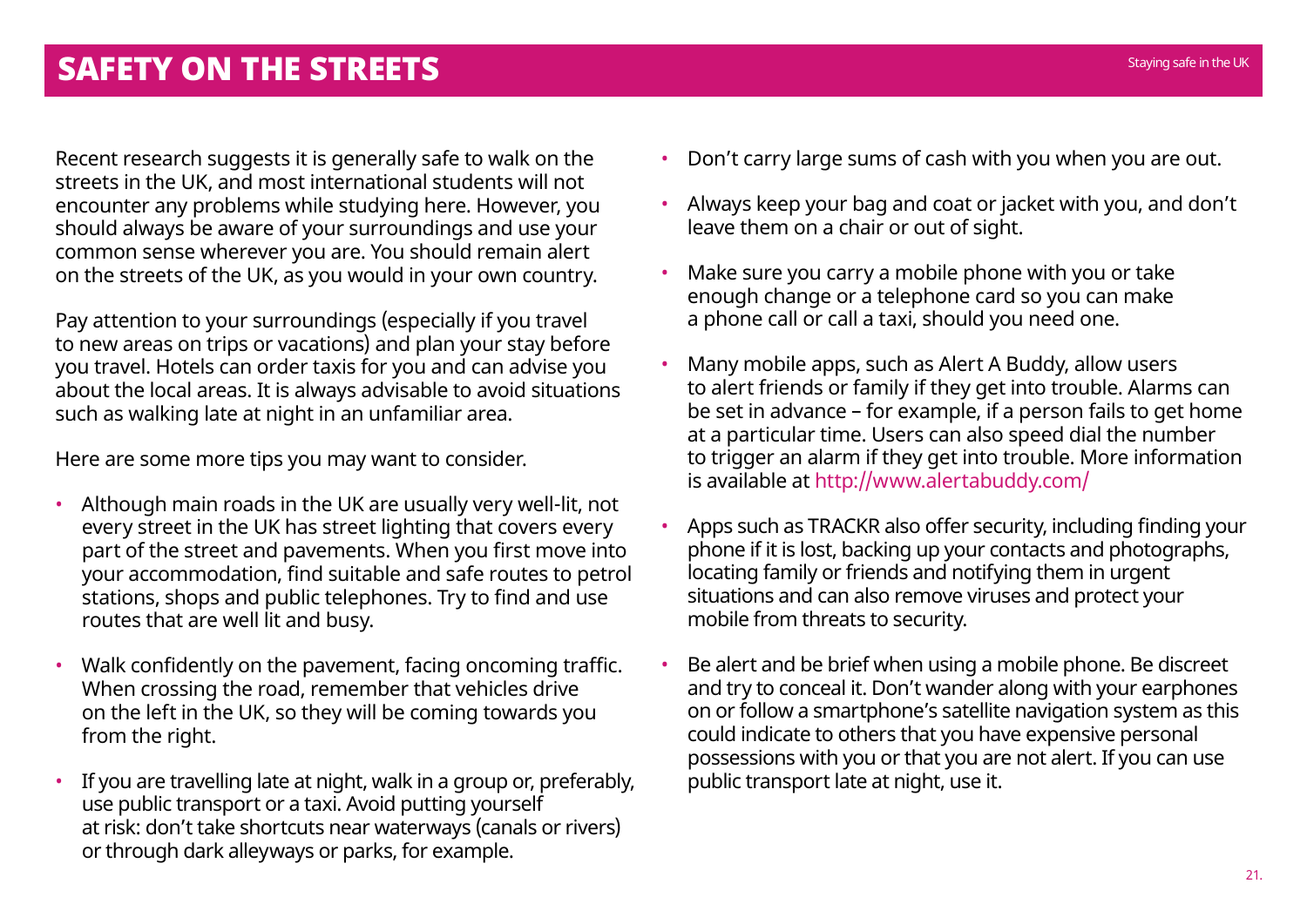$22.$ 

### SAFETY ON THE STREETS Staying safe in the UK

- Facing outwards when using a public telephone means you can see what is going on around you.
- If you feel that you are being followed, cross the street (more than once if necessary), and if you are still unhappy, move as quickly as possible to a public area, such as a restaurant or bar, and telephone for help. It is not necessarily the best idea to use the first telephone that you see if it is in an isolated spot.
- You should never accept drinks from strangers or leave your drink unattended in public places, as 'spiking' drinks with drugs or alcohol is on the increase. Read an interview with a door supervisor to find tips on how international students and visitors can stay safe in clubs, bars or other venues: [https://www.britishcouncil.org/education/he-science/](https://www.britishcouncil.org/education/he-science/prepare-study-uk) [prepare-study-uk](https://www.britishcouncil.org/education/he-science/prepare-study-uk)
- Alcohol can lower your inhibitions which can sometimes cause you to disregard your own safety and put yourself at risk. Drinking too much alcohol can lead to damaging unintended consequences including accidents, assaults or health issues such as an unwanted pregnancy or a sexually transmitted disease.
- In some areas of the UK police officers have powers to stop a person drinking alcohol in public and can confiscate it. It is advisable NOT to drink alcohol in public places as you risk becoming a target for criminals: [https://www.drinkaware.co.](https://www.drinkaware.co.uk/advice/staying-safe-while-drinking/) [uk/advice/staying-safe-while-drinking/](https://www.drinkaware.co.uk/advice/staying-safe-while-drinking/)
- Think about buying a personal attack alarm and carrying it in your hand when walking at night.
- Avoid confrontation it's better and safer to walk away if you are being provoked or hassled.
- Be aware of others around you at cash machines and try not to use cash machines at night or in poorly lit areas. If you must use one, go with a friend and leave as soon as you have your money.
- Always memorise your PIN (personal identification number) to access your money from a cash machine. Never write down your PIN or give it to anyone else.
- Have your keys ready well before you reach the door of your car or house.
- Carry your bag close to you with the clasp facing inwards or strap it over your shoulder. If someone grabs your bag, let it go. Your safety is more important.
- If you live in halls of residence, make sure no strangers follow you when you walk through the main entrance. This is important for your safety as well as others living there.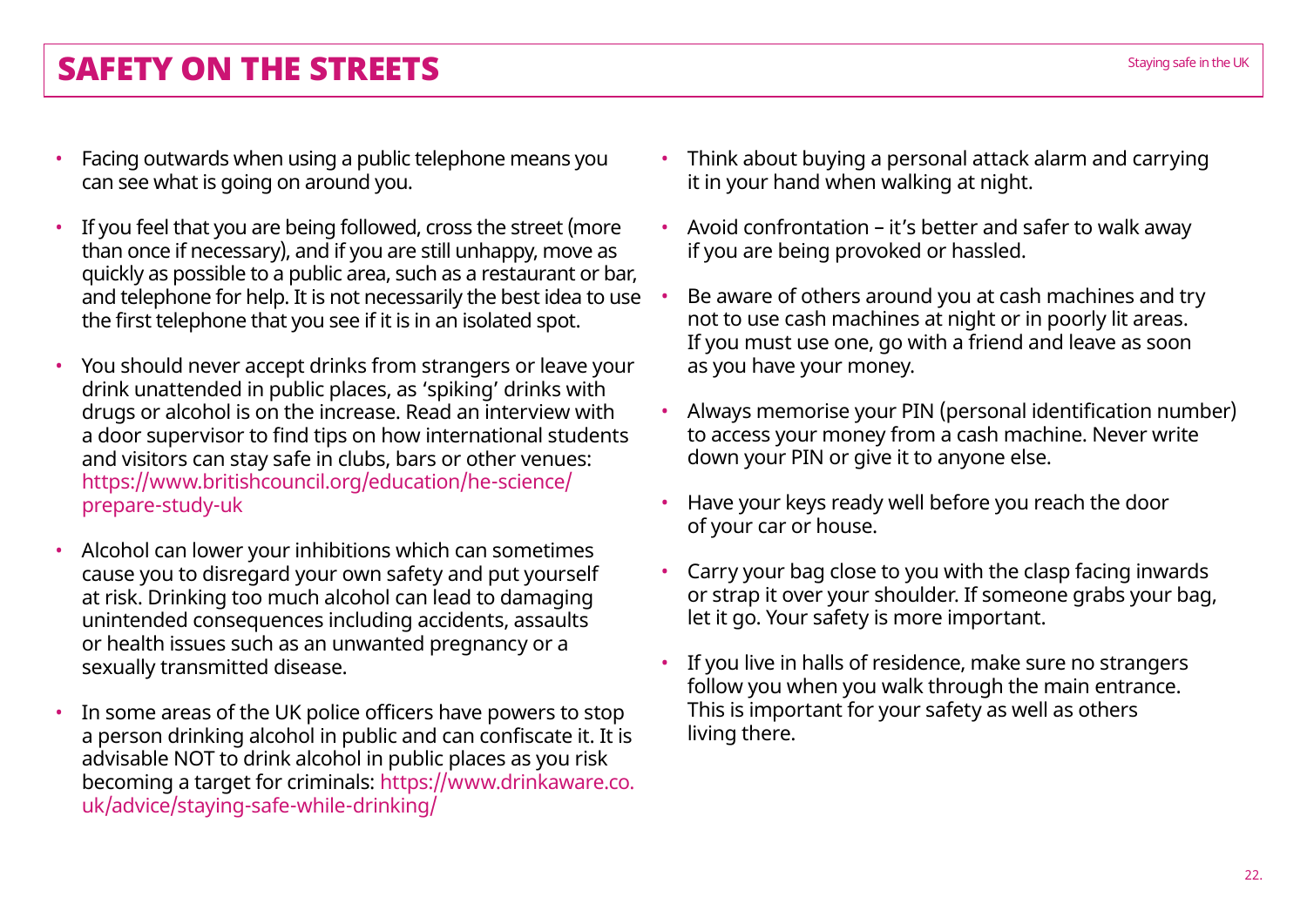### **USING PUBLIC TRANSPORT**

Public transport in the UK is reliable, relatively inexpensive and convenient to use.

Here are some tips on using it safely:

- If waiting for a bus, always put your hand out for the bus to stop for you. When you are on the bus, sit downstairs if you are on a double-decker, where the driver and other passengers can see you. Arrange for someone to meet you at the bus stop if you are travelling late and have a long way to walk.
- If you can, take a taxi rather than walk the streets with a smartphone's satellite navigation system or a road map and/or your luggage.
- If you travel by train or the Underground (the 'Tube'), try not to sit in an empty carriage. Try to sit near groups of people in a well-lit area.
- When you are on the train, store your luggage as close to your seat as possible or where you can easily see it. If you use a luggage rack, check your belongings regularly, especially when a train stops at a station.
- If you are travelling a long way by train, make sure someone knows which train you are travelling on and when you are due to arrive.
- Check the time of the last train, bus, tube or tram home to avoid being stranded at night. Think about texting a message about your travel arrangements to a friend.
- Always have cash on you and a back-up plan if you are separated from the people you are travelling with.
- If you are lost or in need of assistance when travelling by train, find a member of staff or telephone the British Transport Police on freephone +44 (0)800 40 50 40 or you can text the British Transport Police on 61016 to tell them about non-emergency incidents. If you are travelling through a station with Wi-Fi, you can also email them at [61016@btp.pnn.police.uk](mailto:61016@btp.pnn.police.uk) However, you can also call them on Freephone +44 (0) 800 40 50 40 if you do not want to text them.
- Do not open the doors until your transport home has completely stopped.
- Try to avoid walking alone after getting off a train, bus, tube or tram. If you can, walk close to a group of people or arrange for someone to meet you.
- Never walk across or touch railway lines it is very dangerous and you could be badly injured or even killed.
- To remain safe and alert, don't use your headphones, smartphone satellite navigation systems or have long conversations on mobile phones while you are walking, especially late at night.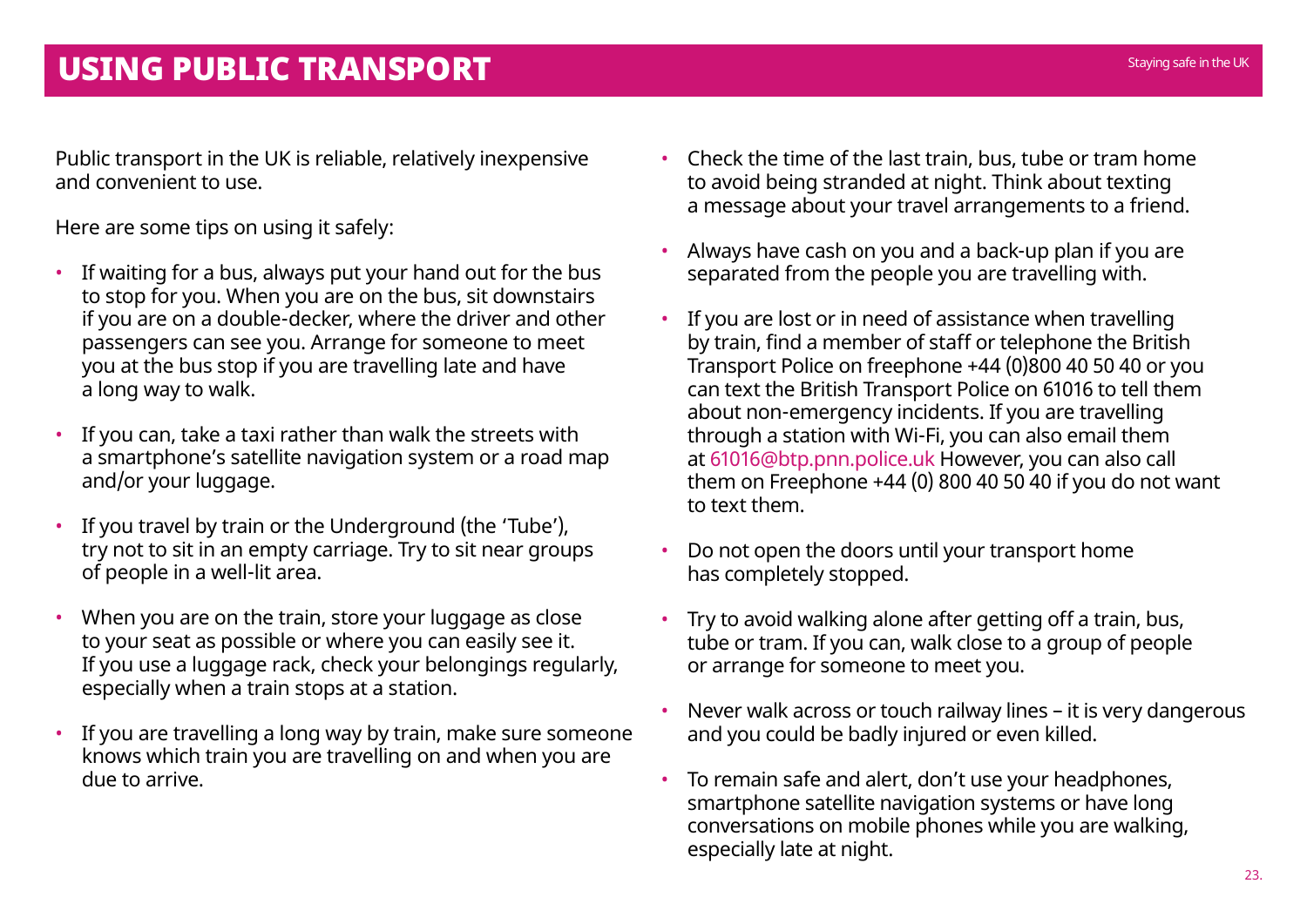### **USING TAXIS** Staying safe in the UK

There will probably be times when you need to take a taxi during your stay in the UK – for instance, before or after a night out. If you don't feel safe walking, especially late at night, use a taxi. Even if there is a group of friends it makes more sense to use a taxi and share the cost.

However, you do need to be aware of some basic safety guidelines about using them. Here are some helpful tips:

You can use a Hackney taxi, more commonly known as a black cab or black taxis, but they might be a different colour in different parts of the UK.

The driver starts a meter when you get into the taxi and, at the end of your journey, you pay the price that's shown on the meter.

- You can approach them at taxi ranks.
- You can flag them down in the street. Look for the orange taxi sign above the windscreen, the taxi is only available if this sign is lit up.
- You don't need to book a black taxi in advance but in certain cities you can, with smartphone apps such as Gett and TaxiToo.
- You can also use a private hire taxi also known as a minicab. Private hire taxi drivers are only allowed to pick you up if you've booked in advance with the taxi company via phone, an app, online or at their office.
- Your journey will be carried out by a licensed driver in a licensed, insured vehicle – a licence plate should be clearly visible on the car.
- You will be told exactly how much your journey will cost when you make your booking.
- A record is kept of your journey, your driver and the vehicle.

It's not safe to get in an unbooked private hire taxi and it's illegal for the driver to pick you up if you haven't booked in advance. There is no record of the journey and you could be putting yourself at risk.

There are some taxi services that are run through a smartphone app, the most known of which is Uber. It may be cheaper to use these services than booking a minicab or hailing a black cab. Remember that some of these apps aren't available in smaller towns or rural areas.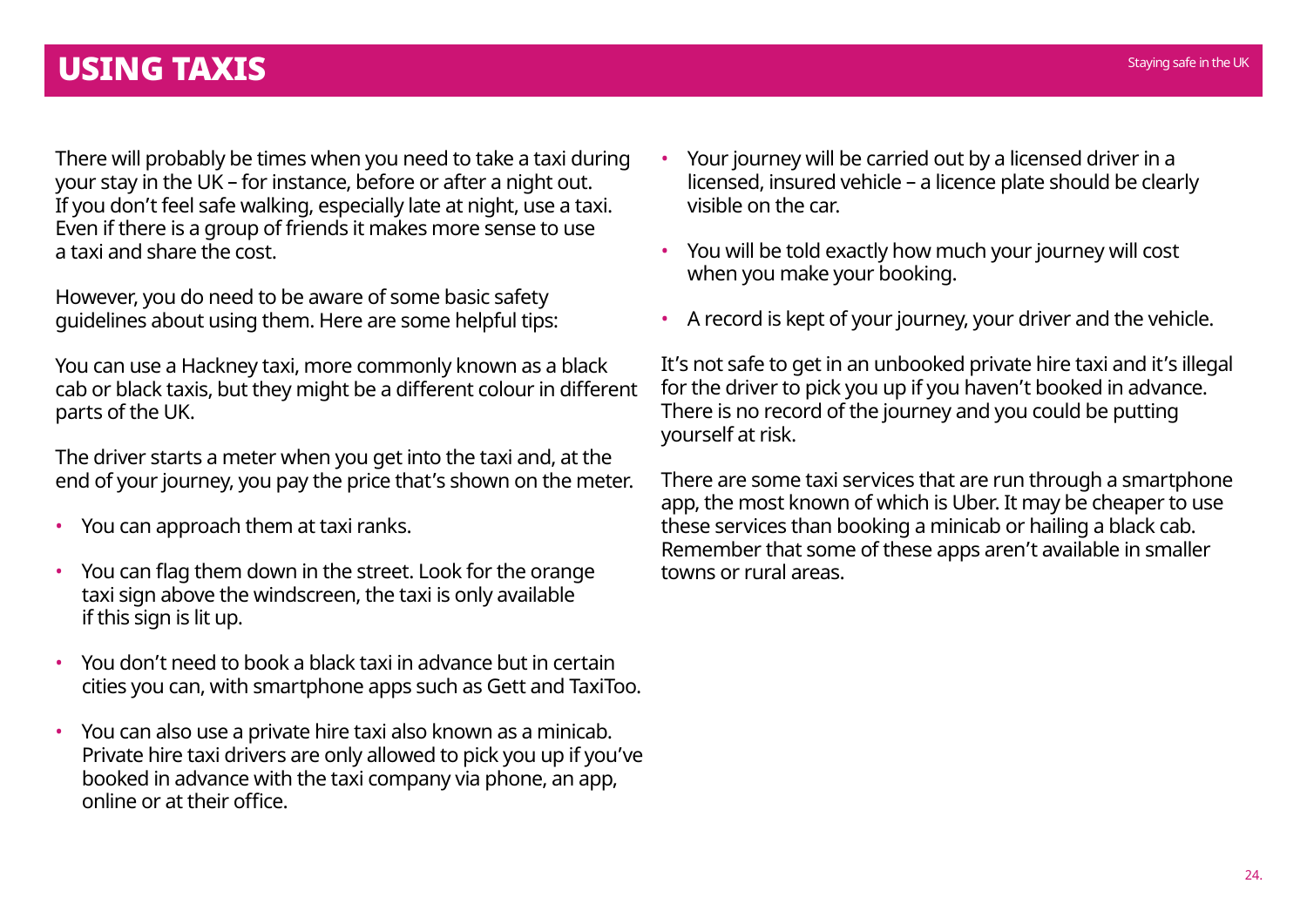#### Safe taxi schemes for students

Some universities and colleges and work with local taxi companies so you can get a safe taxi at night even if you don't have any money.

Each scheme will be different, but they work something like this:

- Call the partner taxi company for your scheme and tell them you want to book a safe taxi. Give them your name and student ID number.
- Show your student card to the driver when you reach your destination, and you'll get a receipt showing how much you owe.
- The next day, take your taxi receipt and student ID card to the relevant university/college office and pay your fare.

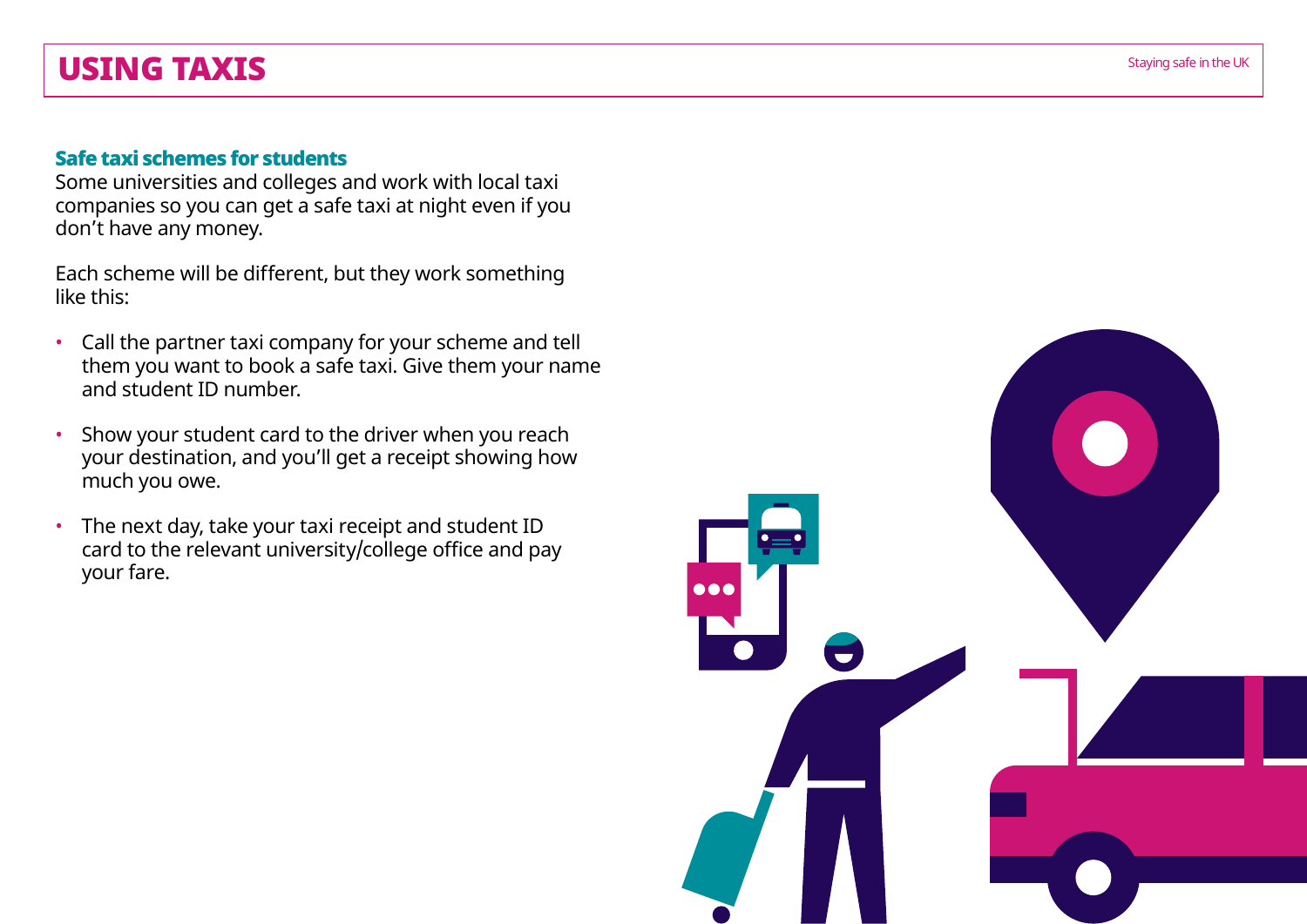As an international student, you must make sure you fulfil the legal requirements and be aware of the correct procedures before you drive in England, Scotland, Wales or Northern Ireland.

You must have a valid licence that allows you to drive in Great Britain (England, Scotland and Wales). There are different arrangements in Northern Ireland.

If you wish to drive you must find out if you can use your existing licence, which will depend on where it was issued. You can check if you can drive in Great Britain here [https://www.gov.uk/](https://www.gov.uk/driving-nongb-licence  ) [driving-nongb-licence](https://www.gov.uk/driving-nongb-licence  )

For international students from outside the European Economic Area (EEA): during the first year of your stay in the UK you can drive with a valid driving licence from your own country or an International Driving Permit, but after one year you must take out a provisional UK licence and put 'L' plates on your car. You must then arrange to sit a full UK driving test. Until you pass your test, a person who holds a full UK driving licence must sit at your side whenever you are driving and you cannot drive on a motorway.

If you have a driving licence from a country in the European Union (EU) or European Economic Area (EEA), you can drive in Great Britain for as long as your licence is valid, or until you're 70. You can exchange your EU licence for a Great Britain licence if you wish to. You do not have to retake your test to do so.

The car must also be covered by insurance, registered and taxed and if it is over three years old, it must have an MOT Certificate.

GB licences are issued by the Driver and Vehicle Licensing Agency (DVLA). If you have a driving licence that was issued in your home country, you must find out if you can use it to drive in Great Britain and how long it is valid for.

**The Highway Code** is a government publication that provides a summary of UK traffic law and has pictures of all the road signs in use in the UK (many of which are also used throughout the European Union). You can buy this at most bookshops or read it online at: [https://www.gov.uk/browse/driving/](https://www.gov.uk/browse/driving/highway-code-road-safety) [highway-code-road-safety](https://www.gov.uk/browse/driving/highway-code-road-safety)

While driving in the UK there are legal requirements that you must adhere to:

- If you are caught driving without insurance, road tax, or a valid licence you will face prosecution and be fined.
- You must drive on the left-hand side of the road and overtake on the right.
- If you are riding a motorbike or moped, you must wear a crash helmet.
- The driver and front seat passengers must wear seat belts; rear seat passengers must wear seat belts where they are fitted.
- Smoking in cars carrying anyone under the age of 18 is illegal.
- You must observe all speed limits (30 miles per hour is usually the maximum speed limit in built-up areas).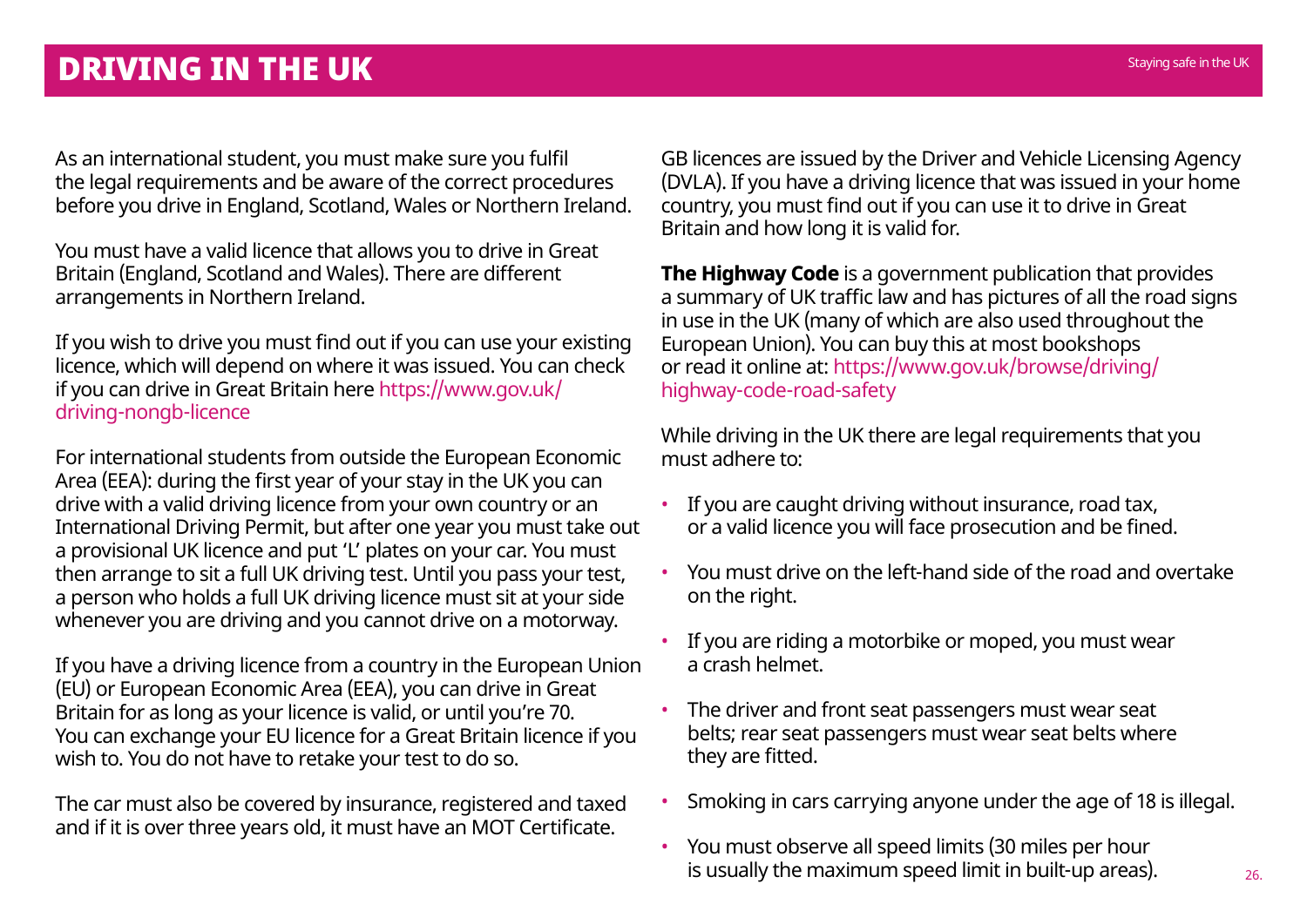- You must not drive under the influence of alcohol or drugs. You can still be over the drink drive limit the next morning. The legal drink-drive limit in Scotland is lower than elsewhere in the UK. The legal alcohol limit north of the border recently changed from 80mg in every 100ml of blood to 50mg. Driving under the influence of certain drugs, including some common medicines, came into force in 2015. These changes state that it is an offence to drive with certain drugs in your system above a specified level, even if your driving ability is not impaired.
- If you are caught speeding by a police officer or speed camera you will be fined and have points put on your licence.
- You will be barred from driving if you accumulate 12 points within a period of three years.
- New drivers will have their licences revoked if they clock up six penalty points in their first two years of driving, rather than the normal 12 points.
- It is illegal to read a text or check social media on your phone when you are behind the wheel. You can use fully hands-free phones while driving but you are forbidden from touching or picking it up, even for a moment. The law now specifically states that it is illegal to hold a mobile phone to follow a map and find out directions. If you need to use your phone you must park your car safely
- You must observe the minimum age limits; the minimum age for driving a car or riding a motorcycle is 17.

• Remember, pedestrians have the right of way on pedestrian crossings, but it is always safer to wait until the traffic has seen you and stopped.

Here are a few more tips to help you drive safely in the UK:

- If you are going on a long journey, plan your route using main roads, and telephone ahead to let someone know roughly when to expect you.
- Before you set off, check your tyres and fuel and oil levels. Tyre weld/automatic latex puncture aerosol is useful in case of a flat tyre in a remote area, as it will mend a punctured tyre for long enough for you to reach a garage.
- Always keep a blanket, warm clothes, a pair of boots and a good torch in the car and check the batteries regularly.
- Handbags or briefcases are safer if placed on the floor or behind seats rather than on the passenger seat.
- Don't leave valuables on display in the car if you must leave them in the car, lock them in the boot or trunk so they are out of sight. Try to park your vehicle away from secluded areas, in a well-lit place if possible. Lock your car while parked in a petrol station.
- If you are travelling in a car alone, lock all the doors and keep the windows closed while you are driving.
- Make sure you are a member of a breakdown organisation. All breakdown organisations give priority to lone females.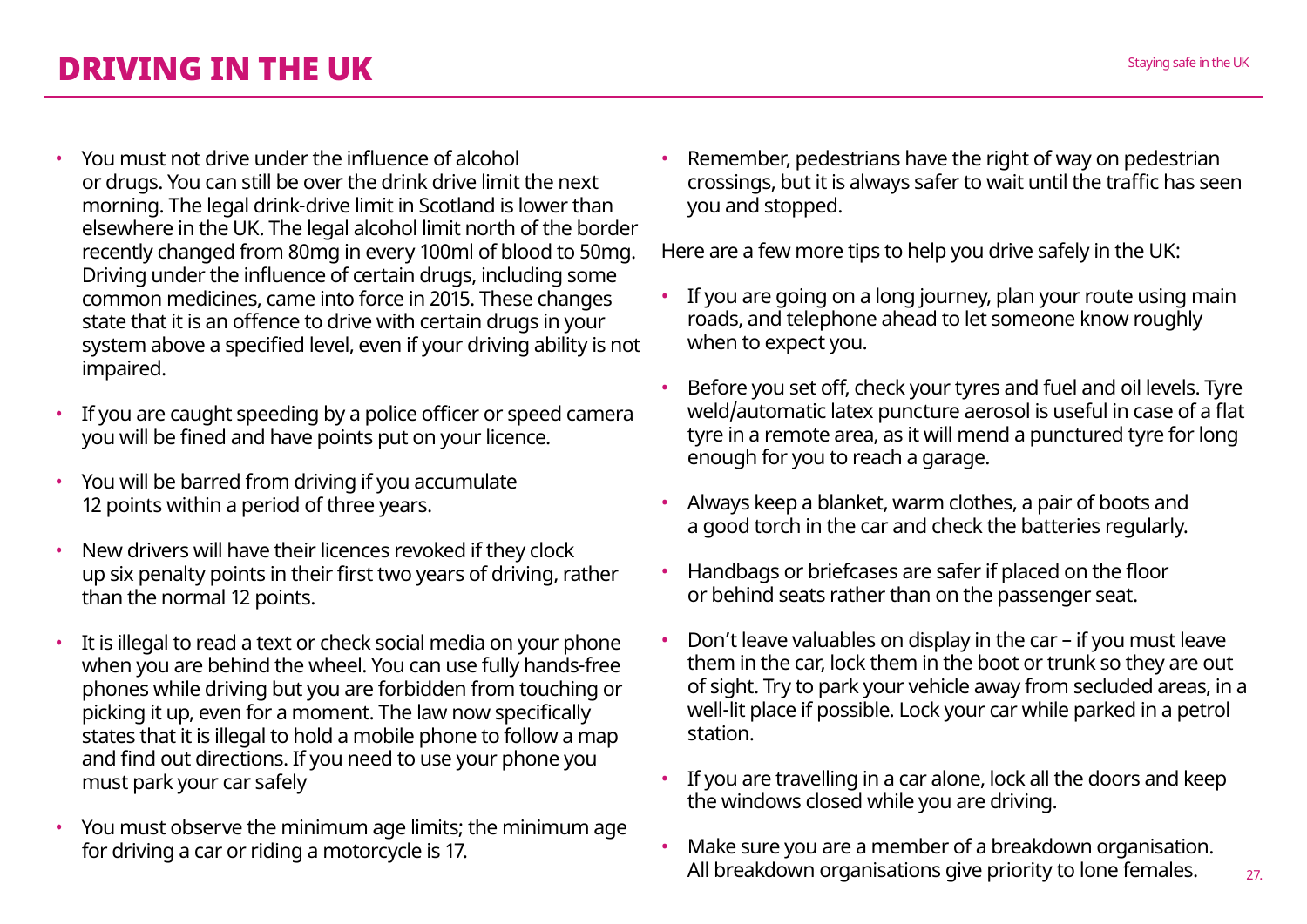The following advice is intended to help international students with the transition between cycling in your home country and the UK.

Once you have purchased a bicycle, find out if there are any local cycle shops where they will service your bike and show you how to give it regular safety checks.

NOTE: It is vital that you purchase a cycle helmet that meets the British Standard. Use lights at all times and wear fluorescent and reflective jackets. Never listen to music or use a mobile phone while you are on your bike as it will distract you. Fit your bike with a bell and purchase a secure lock.



In many cities there will be cycle lanes so ask your institution if they provide cycle maps. Some cycle lanes can be shared with buses or pedestrians and these need to be used with extra care. Look before moving off or stopping and indicate when turning. Be aware of car doors opening, pedestrians stepping out and emergency vehicles. Buses have limited visibility so cyclists should stay behind a bus and in full view of the mirrors, where the bus driver can see you clearly.

Manoeuvres around a bus make a cyclist very vulnerable as a bus driver can only see behind by using mirrors. All traffic signs and traffic lights should be obeyed and are available to view at <https://www.gov.uk/browse/driving/highway-code-road-safety>

Complicated junctions need great experience and confidence in road cycling. Practical training or cycling with an experienced friend will help this build confidence during the transition period. Alternatively,it may be advisable to consider using Google Maps to find an alternative route or use a local map in conjunction with a cycle map to plan a safer route. This is a useful activity for new students to help find your way around your new locality.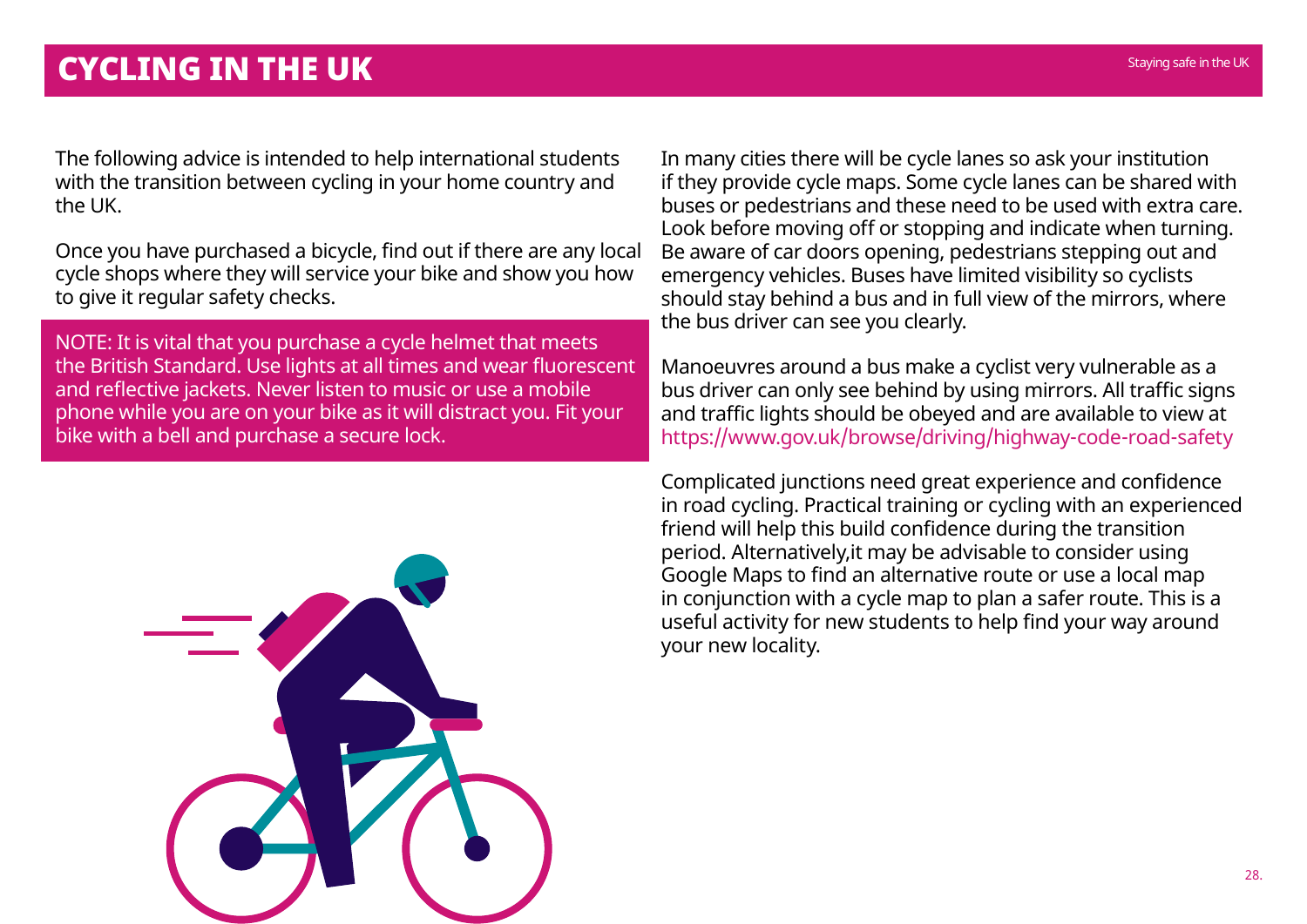### LAWS IN THE UK AND LOCAL TEAMS IN THE UK Staying safe in the UK

The laws in the UK may be different from those in your home country. This especially applies to the use of tobacco, alcohol and self-defence sprays. If you're unsure about any rules or laws, check the government website for the part of the UK you are studying in – England, Scotland, Wales or Northern Ireland.

There are many rules that apply across the UK that you should be aware of:

- You must not carry illegal drugs or substances with you of any kind (unless prescribed by a doctor), or use or supply any illegal drugs, including cannabis, ecstasy, LSD and amphetamines.
- It is illegal to carry any sort of weapon including knives, self-defence CS gas sprays, guns and stun guns.
- You must be 18 and over to buy tobacco and smoking is prohibited in workplaces and substantially enclosed public places.
- It is an illegal offence for anyone under the age of 18 to purchase alcohol or to have alcohol purchased for them.
- Only people over 18 can drink in public, except in areas of towns where Designated Public Place Orders (DPPOs) are in place.

Even outside these areas, the police can take away alcohol. In the Strathclyde region of Scotland, the consumption of alcohol in public places is illegal.

• Never buy property that you think might be stolen, no matter how tempting a bargain it might seem. You can check the background history of any used electrical items at www.checkmend.com either by creating a single report or by SMS. You can find an essential guide to the law in the UK at <https://www.gov.uk/browse/justice/rights>

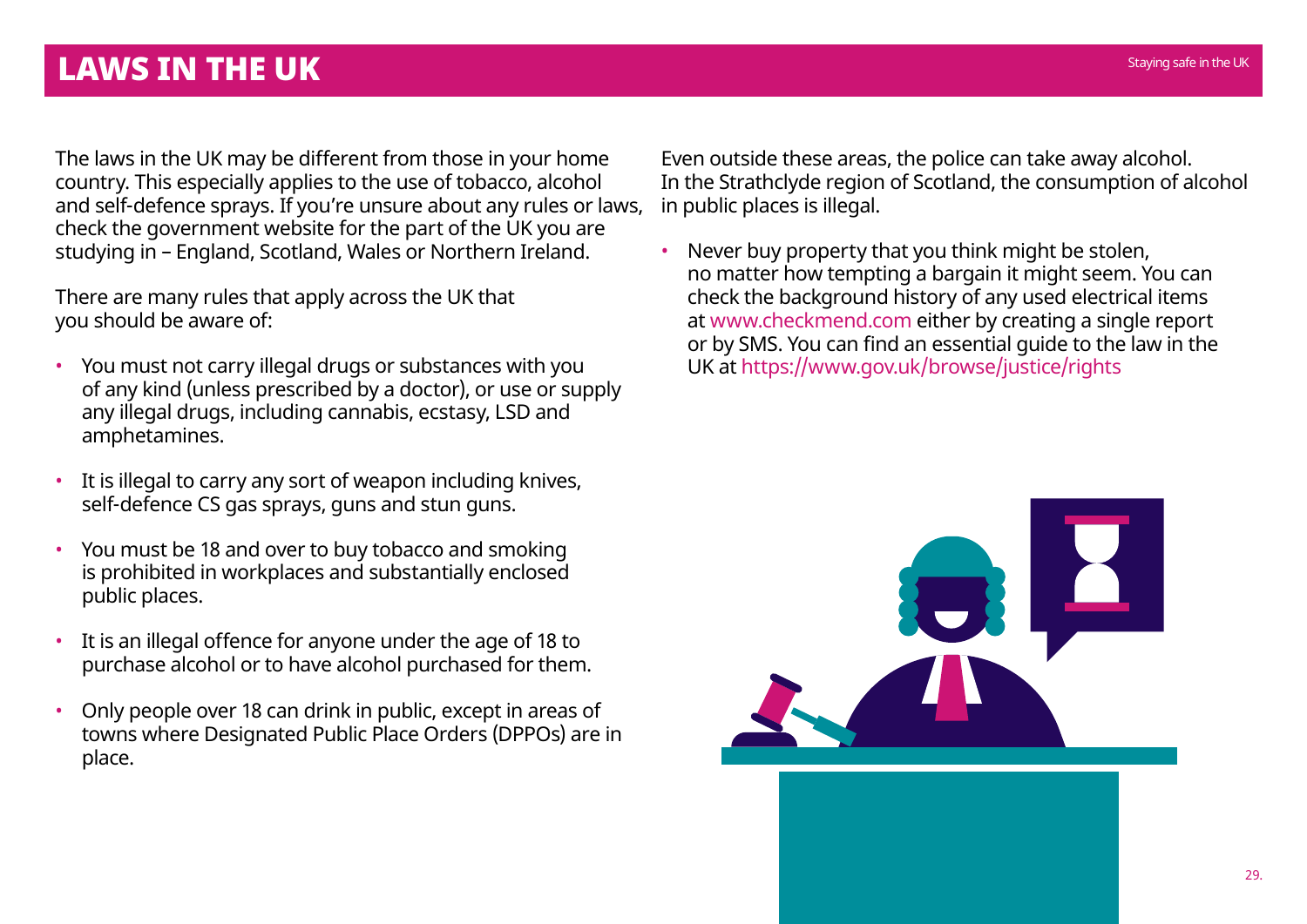The UK police are trustworthy and are there to protect the people in the community. During your time in the UK, ensure you are aware of the local laws and guidance. As long as you follow local rules, you won't have any problems. However, the following information gives you an overview of what you need to know if you do run into any trouble with the police.

Police officers in the UK have the power to arrest people who are suspected of having committed an offence. Arrests can also be made if you fail to pay a fine, fail to appear in court when asked to do so, or if you refuse to give your name and address to a police officer when asked.

Where offences are considered minor, you will be issued with a summons to appear in a magistrates' court. If you do not respond to this a police officer may arrest you.

If you are arrested this link gives you details about your rights: <https://www.gov.uk/police-powers-of-arrest-your-rights>

If you are stopped in the street by a police officer, you have the right to ask why you have been stopped. However, remember that the police may search you if they believe you are in possession of a controlled

drug, offensive or sharp object, or stolen goods. If you are stopped in the street this link gives you details about your rights: [https://www.gov.uk/police-powers-to-stop-and-search](https://www.gov.uk/police-powers-to-stop-and-search-your-rights)[your-rights](https://www.gov.uk/police-powers-to-stop-and-search-your-rights)

If you are arrested, you will be officially cautioned. You do not have to say anything to the police. But if you are later charged with a crime and you have not mentioned, when questioned, something that you later rely on in court, then this may be taken into account when deciding if you are guilty or not. Anything you do say can later be used against you.

If you are arrested and taken to a police station, you are under no obligation to say anything until you have spoken to a solicitor. It is your right to see a solicitor when you ask and this service is free of charge. However, if you have been arrested following any alcohol-related offence and the police wish to breathalyse you, this can be done before you speak to a solicitor. Your solicitor may be present when you are questioned.

The police can only keep you at a police station for a certain amount of time, normally 24 hours, unless, depending on the offence, they ask a magistrate for an extension. If you are arrested, contact your institution or your sponsor. If you need legal assistance, there are several organisations that can help you:

- Community Legal Service Direct offers access to free legal information and advice. Find out more at [https://www.gov.uk/](https://www.gov.uk/legal-aid) [legal-aid](https://www.gov.uk/legal-aid) or telephone +44 (0)845 345 4345.
- You can also contact the Citizens Advice Bureau at [www.citizensadvice.org.uk](http://www.citizensadvice.org.uk) – they provide free, confidential and independent advice in their offices, and at colleges and other institutions across the UK. Advice is available face-to-face and by telephone on issues such as debt problems, legal difficulties, discrimination and housing.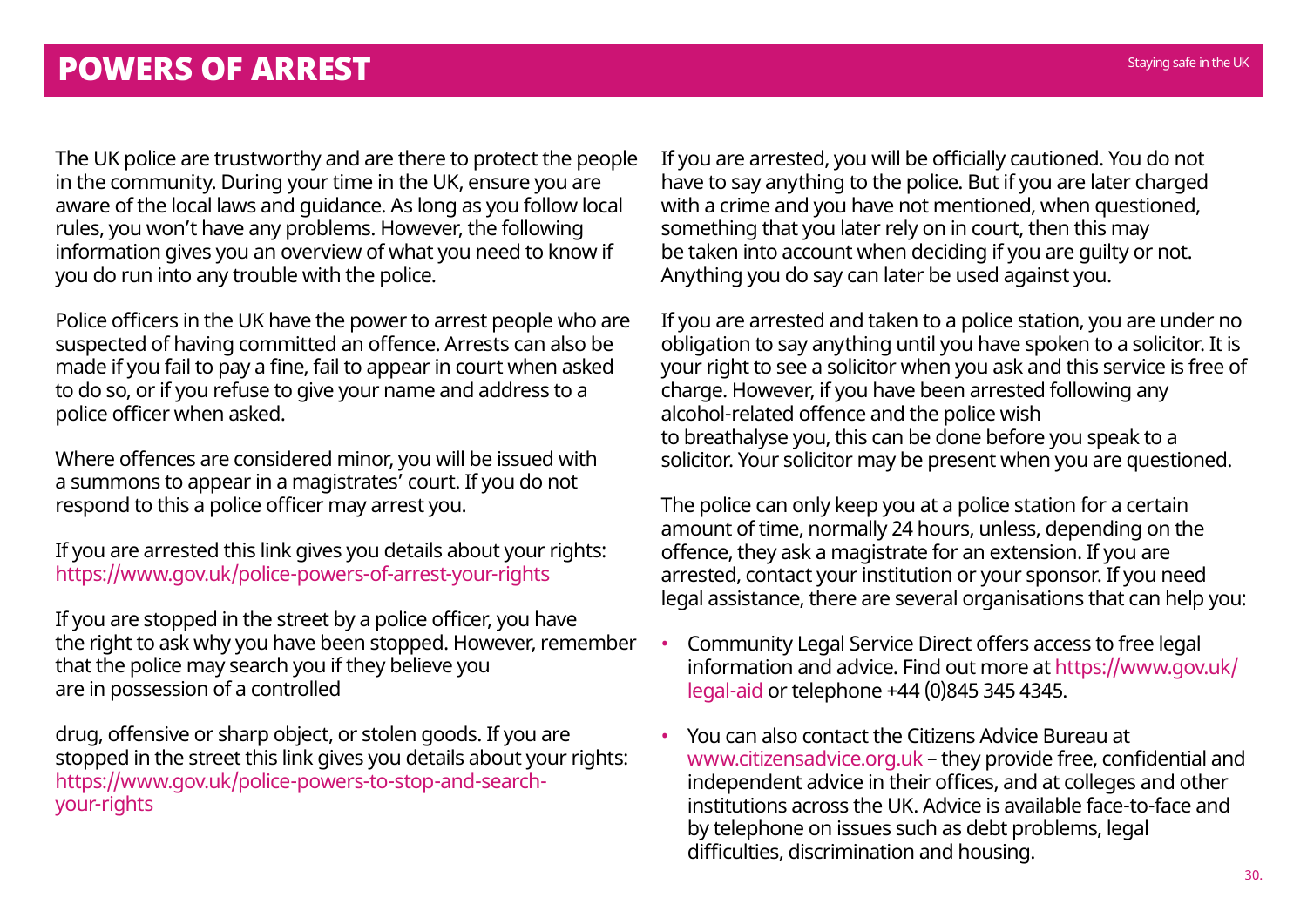The population of the UK is increasingly diverse and a great many religions and ethnic groups are represented here.

We are proud to be a very tolerant society in every way, and it is against the law to discriminate against anyone because of their race, nationality, or religion. This is one of the most influential reasons international students from all over the world choose the UK for their studies.

The Equality Act works towards the elimination of discrimination and the promotion of equality between people. It lists nine protected areas: age, disability, gender reassignment, marriage or civil partnership, pregnancy and maternity, race, religion or belief, sex and sexual orientation.

If you are subjected to any form of unfair treatment, discrimination or harassment linked to any of these areas, report it to your institution. They will have a formal procedure to assist individuals who feel they have been discriminated against. You can also seek support from the Equality Advisory Support Service who will provide information and advice to anyone who thinks they have suffered discrimination or harassment.

You can contact the Equality Advisory Support Service on +44 (0)808 800 0082 or through their website: [www.equalityadvisoryservice.com](http://www.equalityadvisoryservice.com)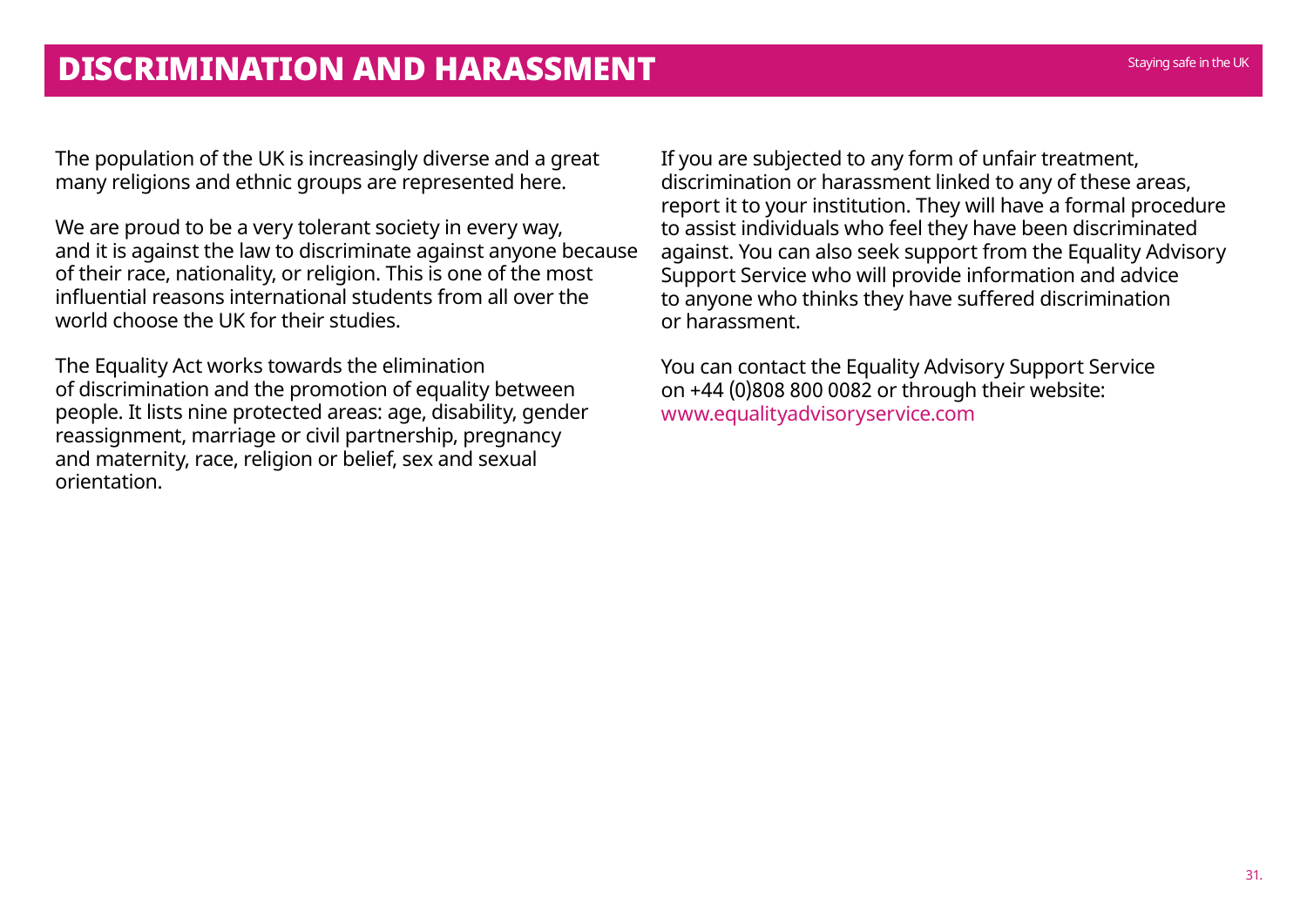Hate crime is defined as any criminal offence which is perceived by the victim or any other person to be motivated by hostility or prejudice based on a person's disability, race, religion, sexual orientation or perceived disability, race, religion, sexual orientation or against a person who is transgender or perceived to be transgender.

The police also record hate incidents, which are defined as any non-crime incident which is perceived by the victim or any other person to be motivated by hostility or prejudice based on a person's disability, race, religion, sexual orientation or perceived disability, race, religion, sexual orientation or against a person who is transgender or perceived to be transgender.

Hate crime can take many forms, including:

- physical attacks
- damage to property, including offensive graffiti and arson
- abusive telephone calls, leaflets/posters, letters, emails or postings on social media
- verbal abuse, including abusive gestures.

Hate crime or hate incidents can occur at home or close to home, in public – such as on the street, in public facilities or public transport – or even while at school, college or university.

Hate crimes and incidents hurt; they can be confusing and frightening. Hate incidents can feel like crimes to those who suffer them and can escalate to crimes.

By reporting a hate crime, the police will be able to fully investigate what happened. In relation to hate incidents, the police also encourage reporting, as while the police can only prosecute when the law is broken, they can still work with partners to try and prevent any escalation in seriousness.

By reporting you will also get the service you deserve and the support you need, and you may be able to prevent these incidents from happening to someone else. You will also help the police understand the extent of hate crime and incidents in your local area so they can better respond to it.

The police will deal with your report promptly and sensitively, respect your views and treat them professionally and will keep you informed of any progress or outcome. Hate crime in any form is wrong. That is why it is important that if hate crime happens to you or someone you know, that you report it.

Reporting makes a difference – to you, your friends and your community.

#### [http://report-it.org.uk/report\\_a\\_hate\\_crime](http://report-it.org.uk/report_a_hate_crime)

If you have been a victim of hate crime, you should also report it to your university, as they may be able to provide additional support.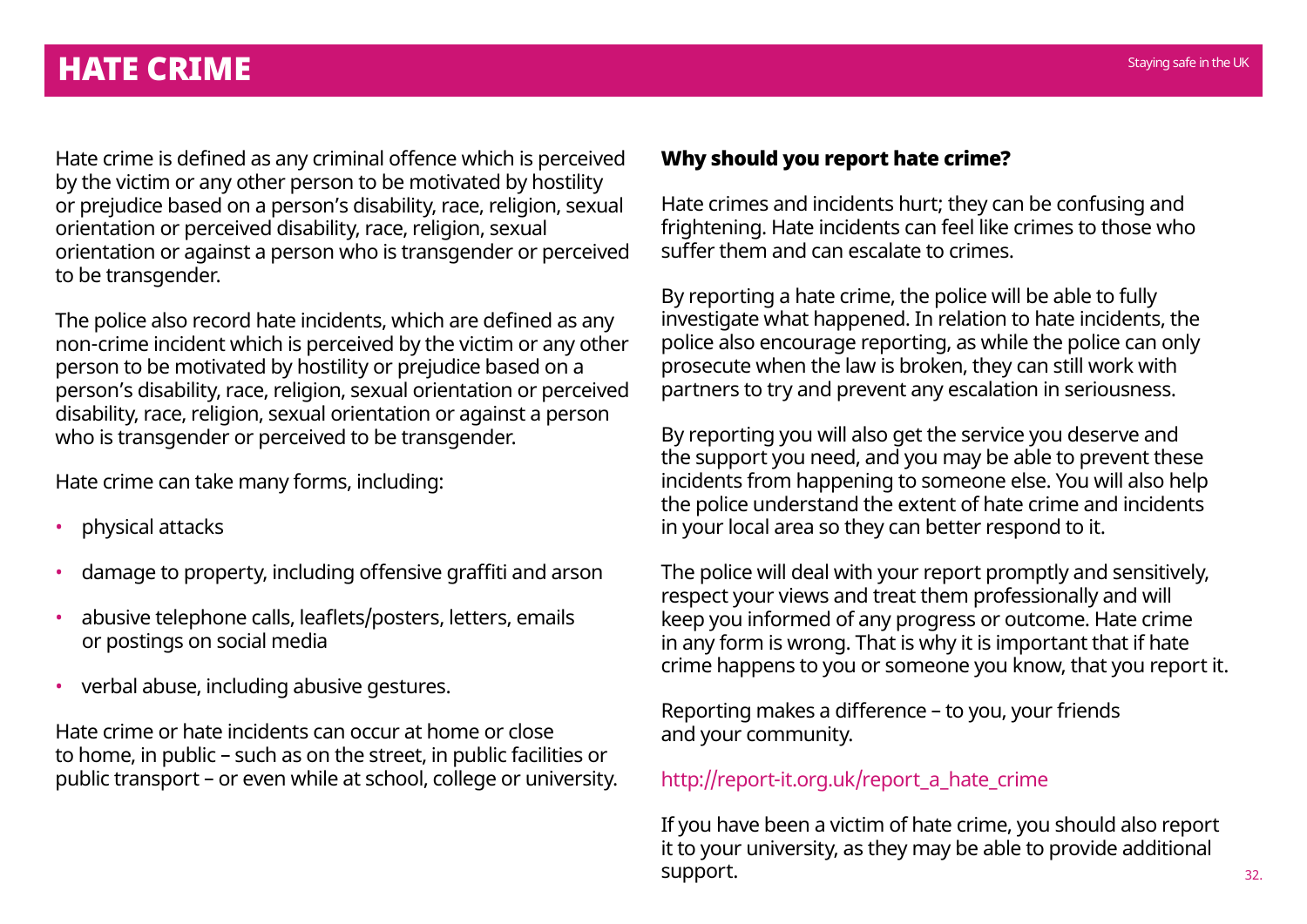# USEFUL HELPLINES AND WEBSITES STAYING AND Staying safe in the UK



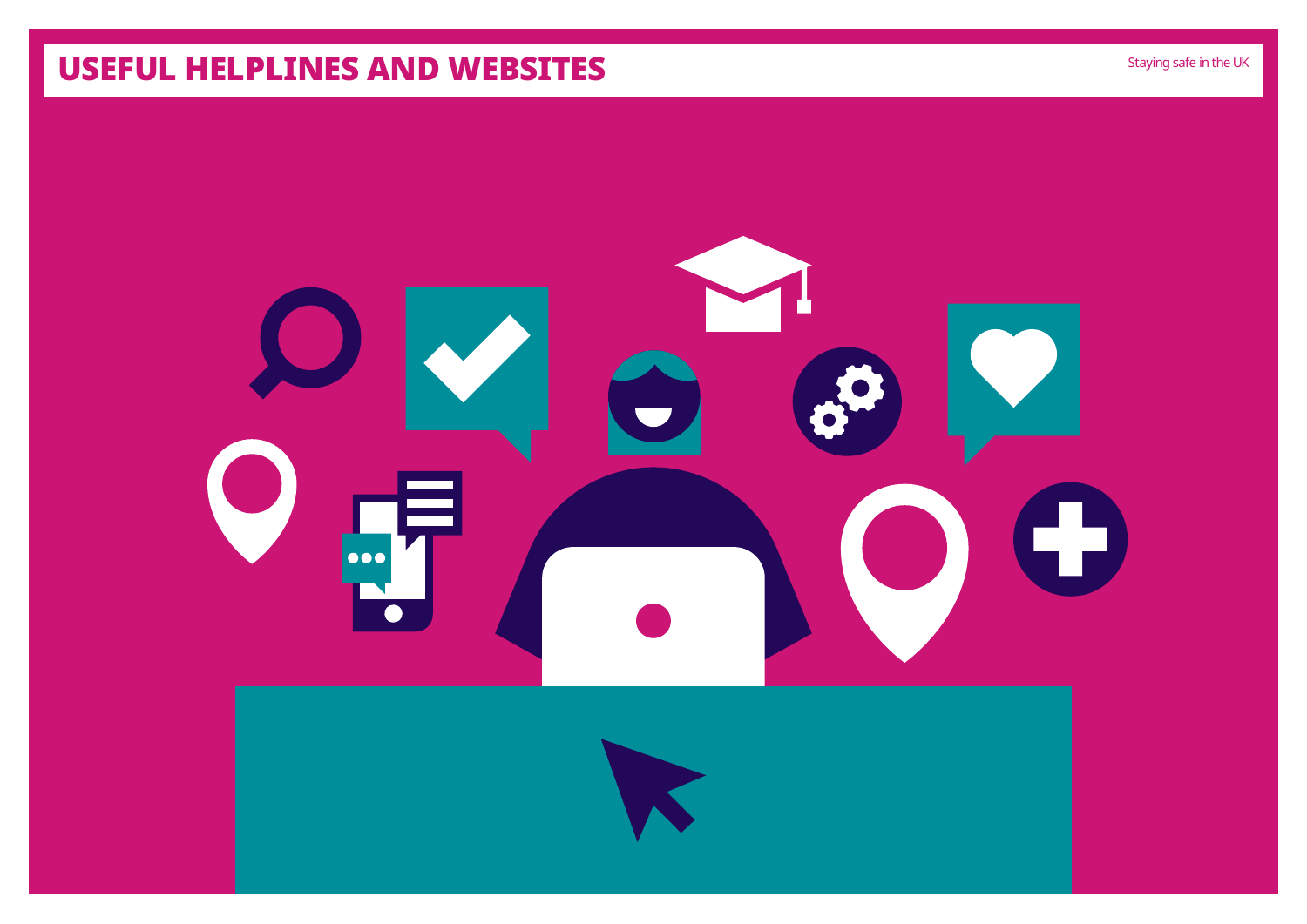The following helplines and websites offer impartial information and support by telephone and on the internet. Information and advice in most cases is free and confidential. Remember, these organisations are there to help you, so do not hesitate to contact them if you need assistance.

#### **Association of British Insurers**

#### [www.abi.org.uk](http://www.abi.org.uk)

#### **Be Gamble Aware**

Promotes responsible gambling only and supports initiatives that help prevent gambling from becoming a problem and minimise gambling-related harm. Be Gamble Aware is administered by the Responsible Gambling Trust.

#### [www.begambleaware.co.uk](http://www.begambleaware.co.uk)

Freephone 24/7 National Gambling Helpline: 0808 8020 133

#### **British Insurance Brokers' Association**

Information about insurance and insurance providers  $in$  the  $IJK$ 

#### [www.biba.org.uk](http://www.biba.org.uk)

#### **British Transport Police**

Provides a policing service on the railways throughout Great Britain, the London Underground, the Docklands Light Railway, the Midland Metro tram system and the Croydon Tramlink.

#### **Citizens Advice**

The Citizens Advice service helps people resolve their financial, legal and other problems by providing information and advice.

#### [www.citizensadvice.org.uk](http://www.citizensadvice.org.uk)

**Community Legal Service Direct** Access to free legal information and advice.

### <https://www.gov.uk/legal-aid>

+44 (0)845 345 4345

#### **Crime statistics**

The world's first nationwide street-by-street crime maps are now available in England and Wales.

#### <https://www.police.uk>

#### **Crimestoppers**

The charity Crimestoppers runs the +44 (0)800 555 111 number, which allows people to telephone anonymously with information about criminals or crimes. The information is then passed on to the police. Just tell them what you know, not who you are.

#### <https://www.crimestoppers-uk.org>

+44 (0)800 555 111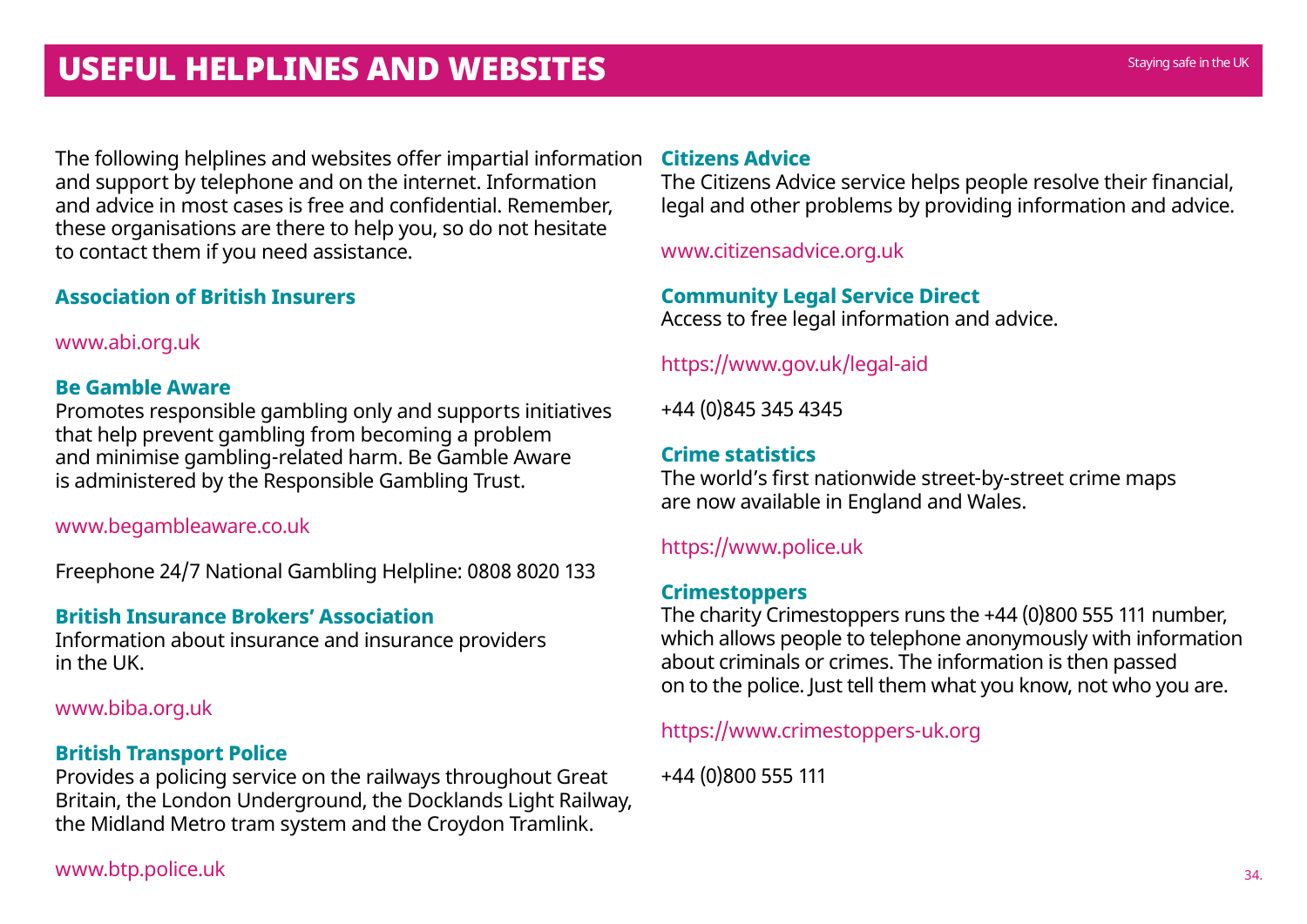#### **Drinkaware.co.uk**

For the facts about alcohol.

<https://www.drinkaware.co.uk>

**Drinkline** Advice on sensible drinking and alcohol misuse.

### <https://patient.info/support/drinkline>

Helpline: +44 (0)300 123 1110 (Monday – Friday 09.00–20.00, weekends 11.00–16.00)

#### **Equality and Human Rights Commission** Offers support and advice in cases of racial discrimination or harassment.

[www.equalityhumanrights.com](http://www.equalityhumanrights.com)

+44 (0)808 800 0082

**Get Safe Online** Advice on how to keep yourself safe online.

[www.getsafeonline.org](http://www.getsafeonline.org)

**Highway Code** Advice on traffic law in the UK.

<https://www.gov.uk/guidance/the-highway-code>

**Home Office** The Home Office has a website giving practical advice on protecting yourself against identity theft.

[https://www.gov.uk/government/publications/frauds-tricks](https://www.gov.uk/government/publications/frauds-tricks-and-scams/fraud-tricks-and-scams)[and-scams/fraud-tricks-and-scams](https://www.gov.uk/government/publications/frauds-tricks-and-scams/fraud-tricks-and-scams)

#### **National Drugs Helpline**

A 24-hour, seven-days-a-week, free, confidential service offering advice and information to individuals concerned about drugs.

[www.urban75.com/Drugs/helpline.html](http://www.urban75.com/Drugs/helpline.html)

+44 (0)800 77 66 00

### **National Lesbian and Gay Switchboard**

Switchboard provides a one-stop listening service for LGBT+ people on the phone, by email and through instant messaging. 10.00–22.00 every day.

chris@switchboard.lgbt

[http://switchboard.lgbt/help/](https://switchboard.lgbt/help/)

+44 (0)300 330 0630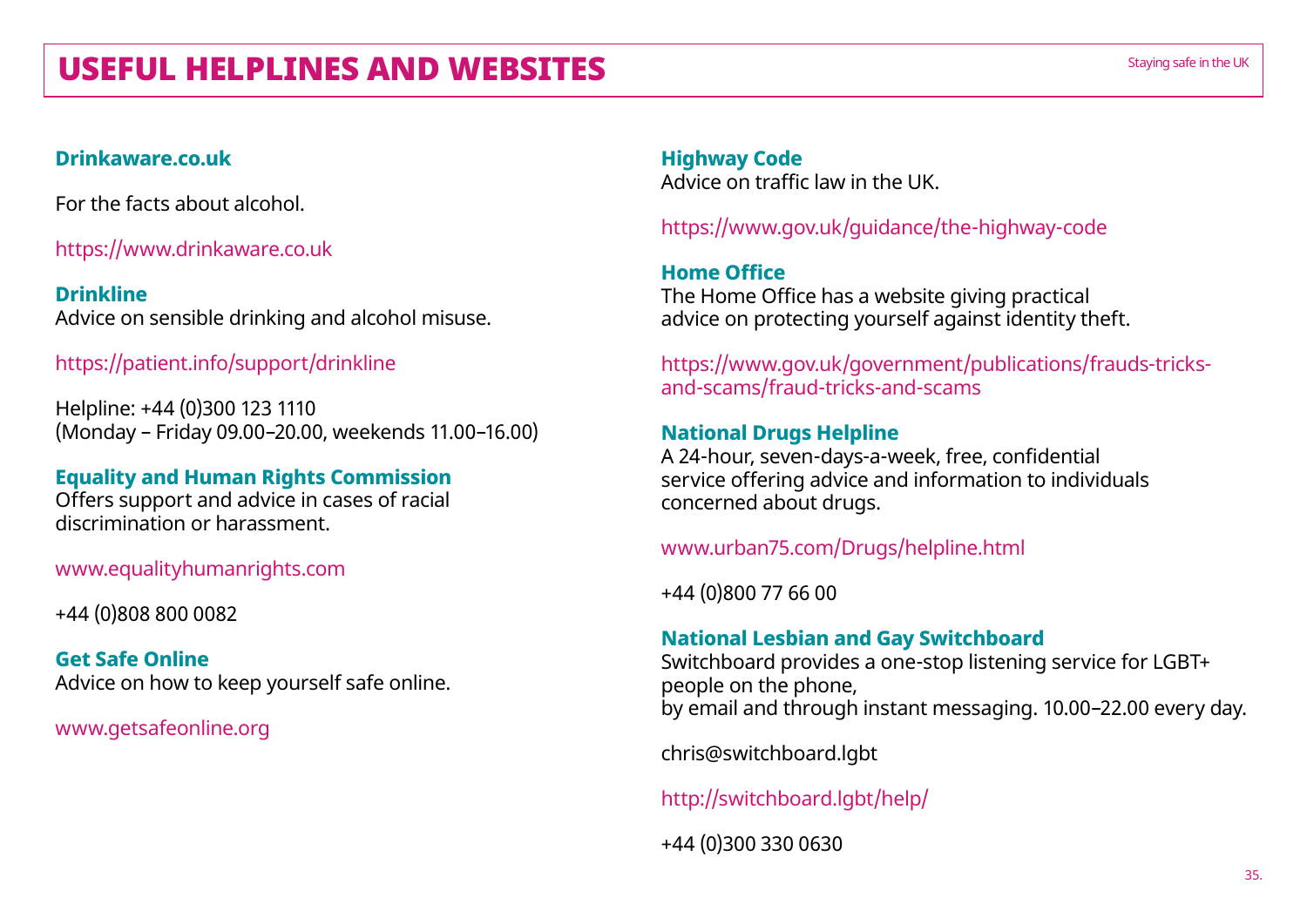#### **National Union of Students**

The website for the National Union of Students (NUS).

#### [www.nus.org.uk](http://www.nus.org.uk)

#### **Papyrus HOPELineUK**

Gives confidential suicide prevention advice and support to young people and others worried about them.

+44 (0)800 068 4141

Text +44 (0)7786 209697

[pat@papyrus-uk.org](mailto:pat@papyrus-uk.org)

<https://papyrus-uk.org/>

#### **Rape Crisis Federation for Wales and England**

Help for women who have suffered rape, sexual abuse, attack or harassment.

<https://rapecrisis.org.uk>

#### **Rape Crisis Scotland**

Rape Crisis Scotland provides a national rape crisis helpline (visit [https://www.rapecrisisscotland.org.uk/helphelpline/](https://www.rapecrisisscotland.org.uk/help-helpline)) or call +44 (0)808 801 0302) and email support for anyone affected by sexual violence.

The helpline is normally open from 18.00 to midnight, seven days a week, and offers free and confidential initial and crisis support and information.

<https://www.rapecrisisscotland.org.uk/>

**Refuge** For women and children facing domestic abuse.

#### [www.refuge.org.uk](http://www.refuge.org.uk)

Free 24-hour National Domestic Violence Helpline.

+44 (0)808 2000 247

### **Report it**

A website giving information about hate crime or incidents and how to report it.

[www.report-it.org.uk](http://www.report-it.org.uk)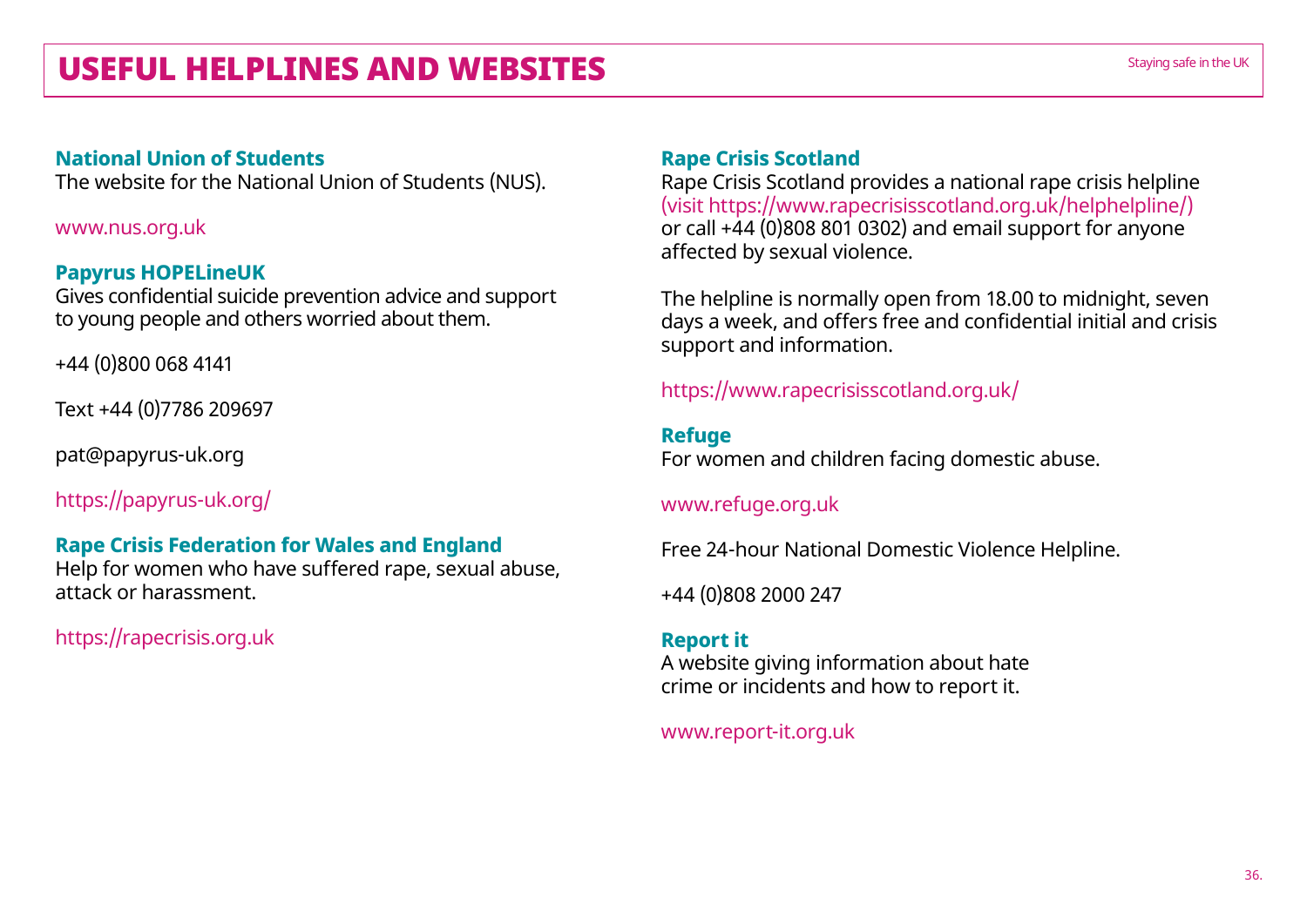### USEFUL HELPLINES AND WEBSITES STATES STAYING STAYIng safe in the UK

#### **Samaritans (24 hours)**

The Samaritans provide confidential support to individuals in emotional distress.

<https://www.samaritans.org>

116 123

#### **Stonewall**

A political lobbying group working for the civil, political, economic, social and cultural rights of lesbian, gay, bisexual, trans, queer, questioning and ace (LGBTQ+) people.

[www.stonewall.org.uk](http://www.stonewall.org.uk)

+44 (0)800 050 2020

**Student Accommodation** A directory of student accommodation and associated links.

<https://www.accommodationforstudents.com/>

**Suzy Lamplugh Trust** A national charity offering advice on how to stay safe.

[www.suzylamplugh.org](http://www.suzylamplugh.org)

+44 (0)808 802 0300

#### **Terrence Higgins Trust**

The Terrence Higgins Trust delivers health promotion campaigns, national and local services to people with, or affected by, AIDS.

[www.tht.org.uk](http://www.tht.org.uk)

+44 (0)808 802 1221

#### **UKCISA – The UK Council for International Student Affairs**

Offers advice and comprehensive guidance notes on aspects of studying in the UK for international students.

[www.ukcisa.org.uk](http://www.ukcisa.org.uk)

#### **Victim Support**

An independent charity that helps people cope with the effects of crime. They provide free and confidential support and information to help individuals deal with their experiences.

#### [www.victimsupport.org.uk](http://www.victimsupport.org.uk)

+44 (0)808 1689 111

#### **Women's Aid**

Offers support and a place of safety for abused women and children.

[www.womensaid.org.uk](http://www.womensaid.org.uk)

+44 (0)808 2000 247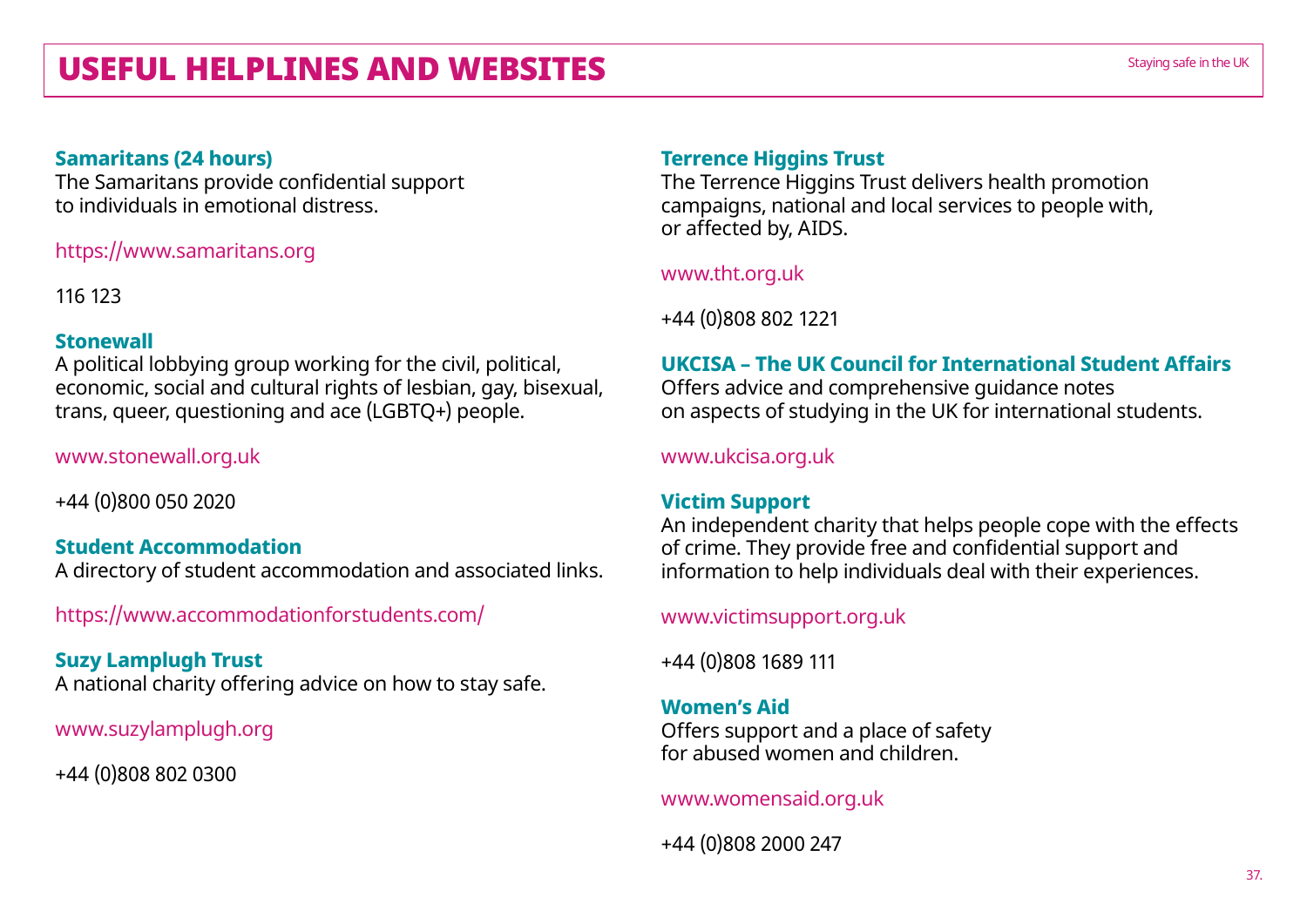### ACT – ACTION COUNTER TERRORISM Staying safe in the UK



<https://act.campaign.gov.uk/>

#### Why Act?

The police and the security and intelligence agencies depend on information from the public. By looking out for suspicious activity and reporting it to the police, in confidence, the public can help keep themselves, their family and their local community safe. They may see or hear something that could be that vital piece of information needed to stop a terrorist attack.

Although terrorism is rare in the UK, recent events clearly demonstrate that an attack could happen at any time or place without warning. The current threat to the UK stands at severe, which means an attack is highly likely.

By working together with the police, staying alert and thinking about your safety and security at home or when you are out and about, you can make it harder for terrorists to plan or carry out an attack.

You should report suspicious activity or behaviour – anything that seems out of place, unusual or just doesn't seem to fit in with everyday life.

These are just some examples of suspicious activity and behaviour which could potentially be terrorist related:

- Anyone hiring or acquiring large vehicles or similar for no obvious reason.
- Anyone buying or storing a large amount of chemicals, fertilisers or gas cylinders for no obvious reasons.
- Anyone taking notes or photos of security arrangements or inspecting CCTV in an unusual way.
- Anyone visiting the dark web, ordering unusual items online or carrying out unusual bank transactions.
- Anyone who has illegal firearms or other weapons or has shown an interest in obtaining them.
- Anyone holding passports or other documents in different names, for no obvious reasons.
- Anyone who goes away travelling for long periods of time but is vague about where they're going.

Report potentially crucial information about suspicious activity confidentially to the police free on +44 (0)800 789 321.

If you would prefer to report information online rather than over the phone, you can do so via **[www.gov.uk/act](http://www.gov.uk/act)**

Always remember, if something is occurring now, call 999.